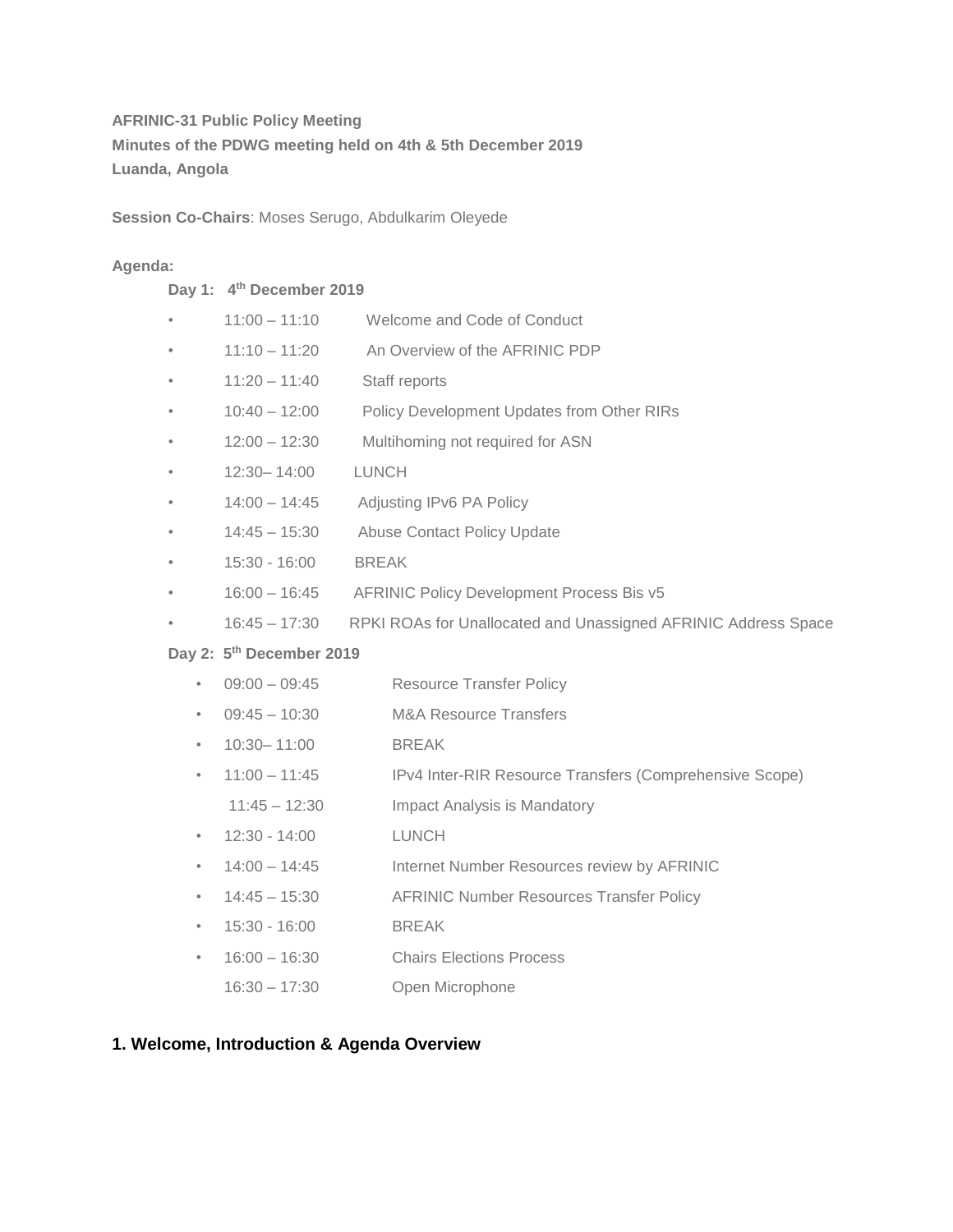The session was introduced by Madhvi Gokool who welcomed the delegates to the AFRINIC-31 Public Policy Meeting and introduced the co-chairs, Moses Serugo from Uganda and Abdulkarim Oleyede from Nigeria who were elected for a 2-yr and 1-year term respectively during the AFRINIC-30 meeting in Kampala June 2019.

Abdulkarim thanked the community for their election and stated that they understand their role as co-chairs. They shall listen to the community and that they are not the decision-makers. They would determine rough consensus based on the discussions.

He also introduced the AFRINIC Code of Conduct that shall guide the discussions. He called for the respect of the agenda, timekeeping and discussions on-topic, and language differences. To state the name and affiliation and to also state the reason while opposing or agreeing with a policy.

He also sought for any clarifications.

Reactions and Questions Received:

*. I am a member. Quick issue, I want to talk to keeping the interests of AFRINIC at all times, the phrase that we have there.* 

*Now, I want to believe that if you are considering the interest of AFRINIC you will always represent your opinions independently and without any cohesion, without any influence and in the process of policy development, even during debates and discussions on policy developments.* 

*It appears members of AFRINIC who have been coerced into some positions, coerced into some positions that they do not truly believe them that they are not able to articulate and defend.* 

*They are only carrying a message from somebody else which we might view… It is not serving the interests of AFRINIC, not putting AFRINIC's interest's front.* 

*If there is anything that is happening where people in this house were having mock sessions to prepare on how the day will be conducted, how the debates will be conducted, the chair's office only to confirm or investigate such an allegation. Thank you.* 

Lucky Masilela said that keeping the interests of AFRINIC at all time

Members of AFRINIC that appear to have been be coerced in some positions that they are not able to defend, they are carrying messages from others.

Jordi - mentioned that people who have not previously participated in AFRINIC meetings and that since voting is not being done, consensus only fails when there are valid objections to the proposal.

# **2. The AFRINIC PDP**

Moses presented the AFRINIC Policy Development Process, and stated that it's based on the principles of a bottom up approach, openness and transparency. A proposal can be posted by anyone to the rpd policy list which is open, discussed for at least 4 weeks, and is then presented at a public policy meeting. A proposal is then sent to last call if it attains consensus at the public policy meeting (else it goes back to list for another discussion). If no issues during last call, co-chairs send a report to Board recommending ratification, and the Board ratify and ask staff to implement, provided that the process was properly followed.

AK re-emphasised on the transparency of the process. There will be no show of hands and that everyone intervening at the mic needs to state the reason to oppose the policy or why the policy must be passed.

Reactions and Questions Received: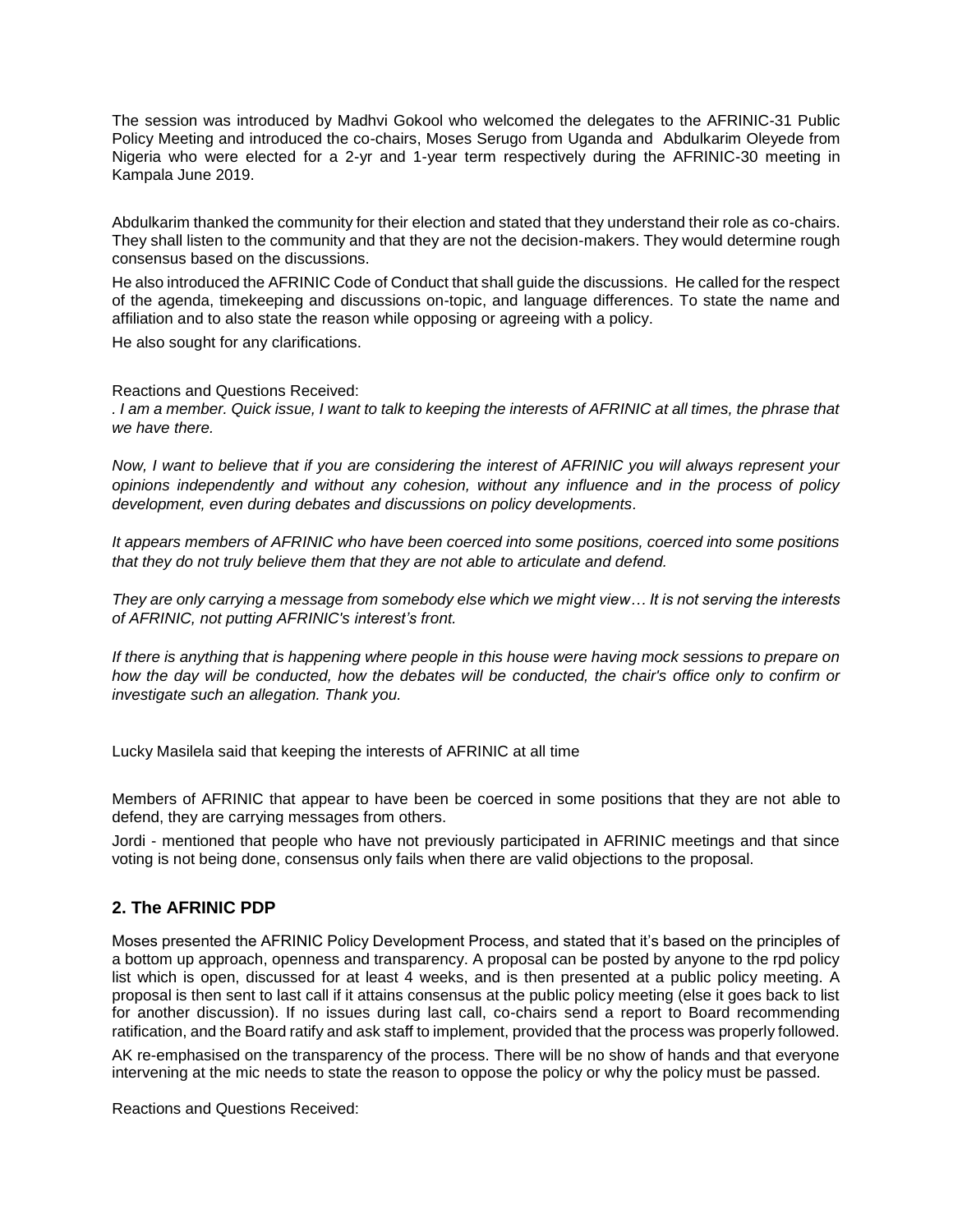Why is it not possible to use a different language than English? Co-chairs responded that it is possible to use French, Portuguese and Arabic and that translators can be used

How do we go about calling consensus and ensure transparency? Will co-chairs publish an open issues lists that will also be transparent so that everyone can see the progress being made?

Webinars are not in the process and the expectation of the community is that the outcome of the webinars will be published. Proposal to either modify the process or pass a new policy process.

The co-chairs responded that webinars were discussed and found to be in the nest interests of the community and in no way they were trying to modify the process. The purpose of the webinars is to allow authors to come online and discuss their policy and is an avenue for discussion

#### **Staff reports**

Presentation[:https://meeting.afrinic.net/afrinic-](https://meeting.afrinic.net/afrinic-31/components/com_afmeeting/speakers/98/1575479603_tmpphpWIPdVv.pdf)[31/components/com\\_afmeeting/speakers/98/1575479603\\_tmpphpWIPdVv.pdf](https://meeting.afrinic.net/afrinic-31/components/com_afmeeting/speakers/98/1575479603_tmpphpWIPdVv.pdf)

Madhvi gave an update regarding the policies that reached consensus during the AFRINIC-30 PPM in Uganda.

Pending Implementation: - AFPUB-2019-v6-001-DRAFT02 amends the IPv6 Provider Independent (PI) space policy that provides IPv6 space for end-sites

#### *Implemented:-*

- 1. AFPUB-2018-V6-002-DRAFT03 which provides clarification on IPv6 Sub-Assignments
- 2. AFPUB-2018-v4-001-DRAFT-01 which amends section 5.4.7.2 of the Consolidated Policy Manual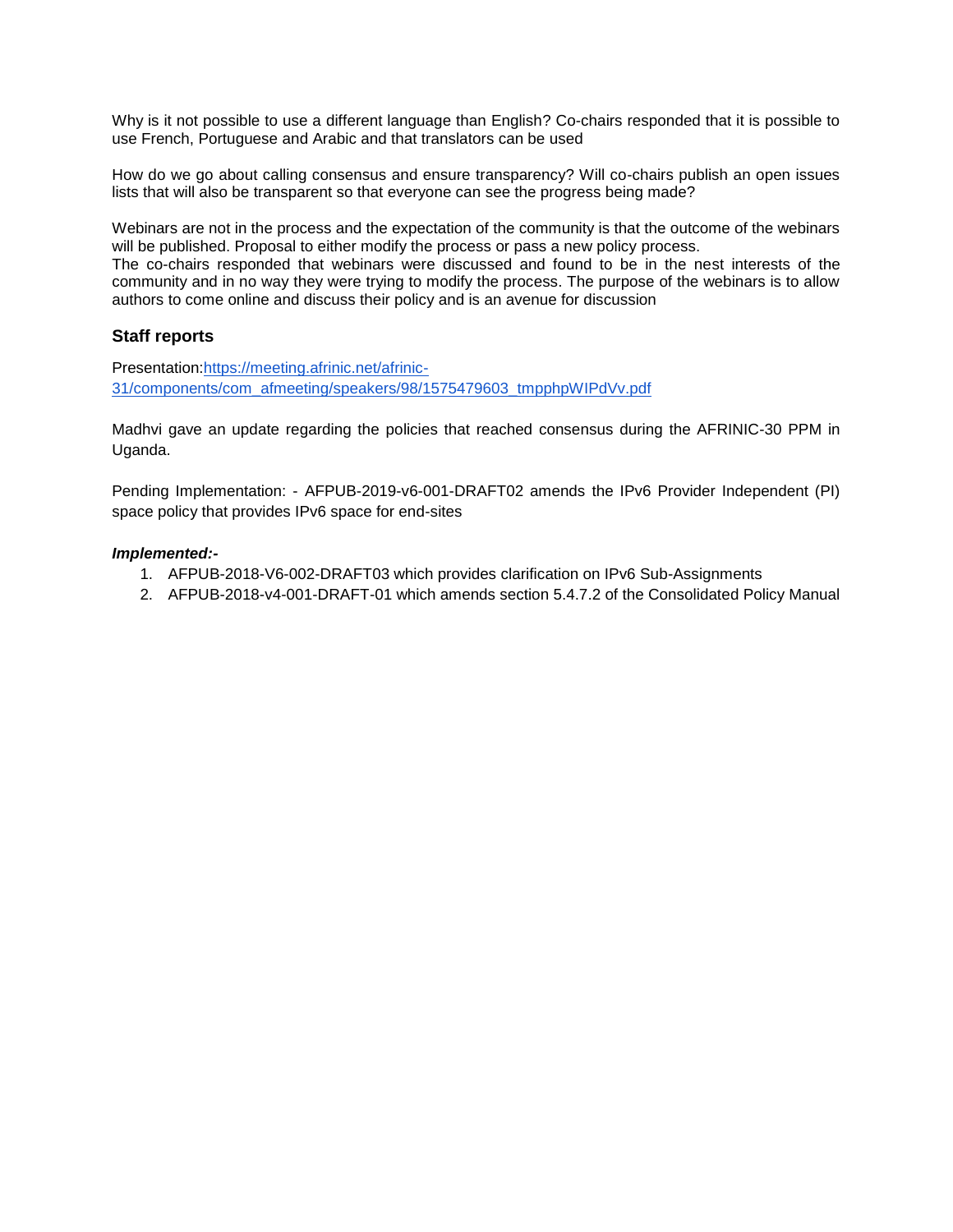# **Policy Implementation Experience Report**

Presentation[:https://meeting.afrinic.net/afrinic31/components/com\\_afmeeting/speakers/587/1575460752\\_](https://meeting.afrinic.net/afrinic31/components/com_afmeeting/speakers/587/1575460752_tmpphpk9SzDP.pdf) [tmpphpk9SzDP.pdf](https://meeting.afrinic.net/afrinic31/components/com_afmeeting/speakers/587/1575460752_tmpphpk9SzDP.pdf)

This was presented by James Chirwa who mention that the aim of the PIER was to provide feedback to the members and Community regarding the Challenges experienced while enforcing implemented policies and the recent changes and any ambiguity/lack of clarity in the Consolidated Policy Manual (CPM)

Highlights from the PIER on ambiguous CPM content:

- 1. Section 5.4.6.1 requires 90% utilisation of existing allocations for additional resource requests as per Soft-landing policy implementation while Section 5.5.1.4.1 requires 80% - conflicting text and creates confusion for the members
- 2. Section 5.4.5 requests for justification of 8 months needs and conflicts with Section 5.6.3 mentions projection for 12 months. This was raised in previous PIER and authors have started correcting the relevant sections.

Question to community - will AFRINIC staff be allowed to update the CPM with the sections that are no longer valid?

- 3. Section 5.7.1 allows for IPv4 resource transfers only and members face a challenge as IPv6 and ASNs are not transferrable. Based on the policy proposals under discussion in this PPM, the problem may be attended to.
- 4. Section 5.5.1.2.1 states that AFRINIC's minimum allocation is /22 or 1024 IPv4 addresses. Section 5.4.3.2 Exhaustion Phase 2 requires during this phase, a minimum allocation/assignment size will be /24, and the maximum will be /22 per allocation/assignment. Question - Can staff go ahead and update the CPM once AFRINIC enters Soft Landing Phase 2
- 5. Implementation of lame delegation policy in 2019. Statistics show a drastic drop and AFRINIC are actively working to get its members to fix their lame delegations. 14.17% of the reverse delegations are lame at the moment.

Status of recently ratified proposals

Presentation[:https://meeting.afrinic.net/afrinic-](https://meeting.afrinic.net/afrinic-31/components/com_afmeeting/speakers/98/1575479603_tmpphpWIPdVv.pdf)[31/components/com\\_afmeeting/speakers/98/1575479603\\_tmpphpWIPdVv.pdf](https://meeting.afrinic.net/afrinic-31/components/com_afmeeting/speakers/98/1575479603_tmpphpWIPdVv.pdf)

1. AFPUB-2019-v6-001-DRAFT02 - IPv6 PI Clarification

Ref: https://afrinic.net/policy/proposals/2019-v6-001-d2#proposal -Amends section 6.8 of the Consolidated Policy Manual Deploy provider independent address space within twelve (12) months. To extent practicable, aggregate announcements to minimize global routing table growth. Apply Sparse Algorithm to maximise potential of Contiguous Address Blocks Possibility to rectifying the size of the initial assignment received

This policy is still pending Implementation as the Coding part (automation) is not yet concluded and we are waiting for test results.

However, AFRINIC is accepting requests for a bigger prefixes from its members that are interested in deploying IPv6

**2. Clarification on IPv6 sub-assignments**  Ref:<https://afrinic.net/policy/2018-v6-002-d3#proposal>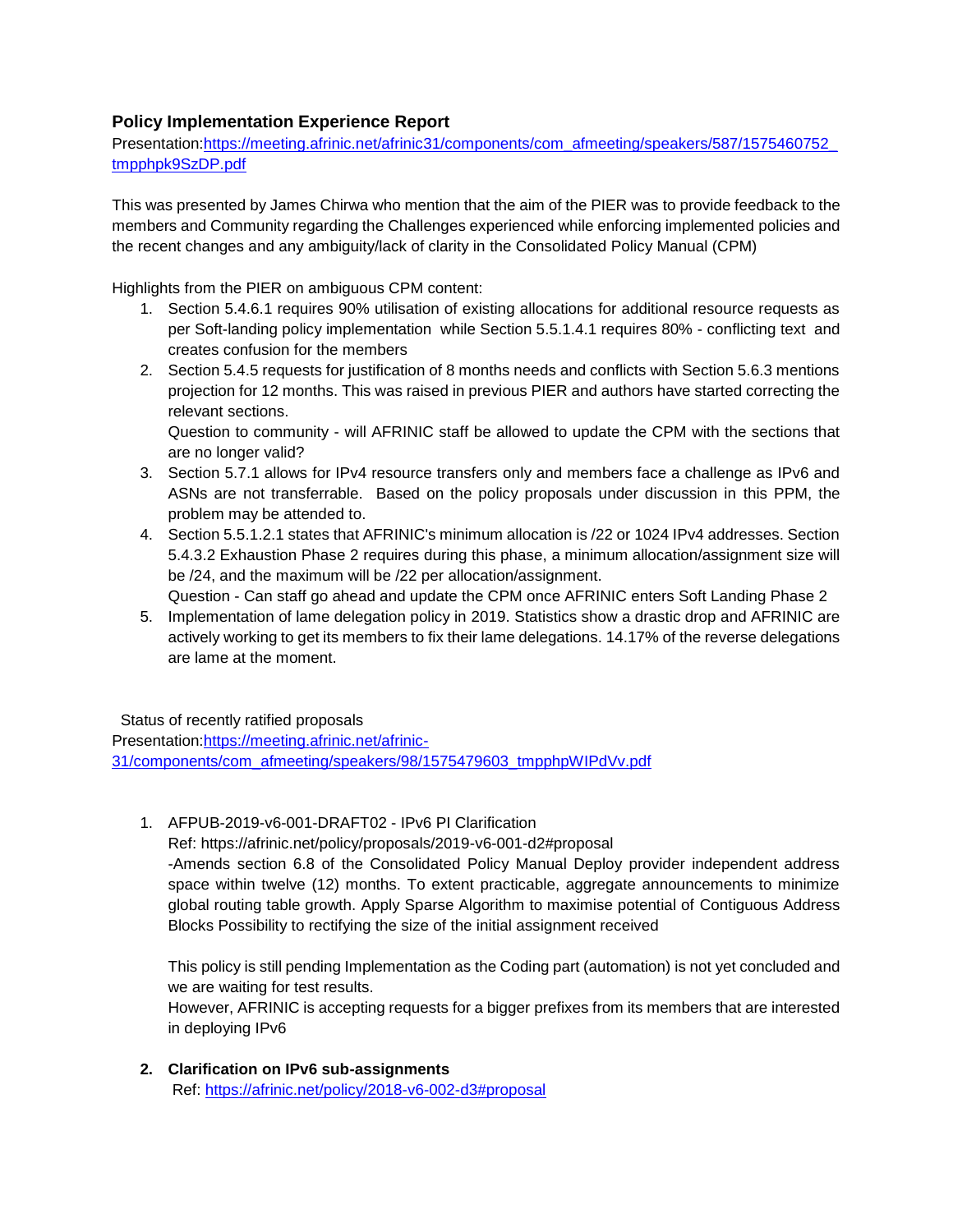Appends to section 6.8 of the Consolidated Policy Manual

- Provide an exception to Section 2.6 for IPv6 assignments - Allows use of the IPv6 assigned addresses for: a) the assignment holder network b) third party devices operating within that infrastructure c) interconnections. This policy has been implemented as it required adjustments of processes, documentation and procedures.

3. AFPUB-2018-v4-001-DRAFT-01 - SL-Update Ref: https://afrinic.net/policy/2018-v4-001-d1#proposal

- Amends section 5.4.7.2 of the Consolidated Policy Manual - Revokes board's prerogative on the reserved /12 from the last /8 for some unforeseen future uses. - If reserved /12 remains unused by time the remaining available space has been allocated, the /12 will be returned to the AFRINIC pool for distribution under the conditions of the phase 2 of the soft landing policy.

- Status: Implemented. The /12 that was reserved when Soft-landing Phase 1 was implemented is still kept as reserved in the AFRINIC inventory

An overview of reactions from delegates:-

- Suggestion to improve the Consolidated Policy Manual to help someone to find the exact policy which matches the specific sections on the CPM
- Expunging those areas of the CPM when new policies come in and maintaining version control
- Request for a working group to look at how the CPM is handled
- Staff may be able to send small policy proposals
- Staff can modify its M&A guidelines
- Staff cannot and should not modify the text in the CPM. Suggestion is to summarise the different sections staff see the conflict in, push them as a single document, it is a policy. We can fast track that through the process

# ●

# **Policy Development Updates from Other RIRs**

Presentation[:https://meeting.afrinic.net/afrinic-](https://meeting.afrinic.net/afrinic-31/components/com_afmeeting/speakers/1255/1575480017_tmpphpJ0dQdd.pdf)[31/components/com\\_afmeeting/speakers/1255/1575480017\\_tmpphpJ0dQdd.pdf](https://meeting.afrinic.net/afrinic-31/components/com_afmeeting/speakers/1255/1575480017_tmpphpJ0dQdd.pdf)

Guangliang Pan Registration Service Manager at APNIC gave a quick update about the policy proposals in the APNIC region

5 Policy proposals during APNIC-48

Two proposals reached consensus

- prop-131: Editorial changes in IPv6 Policy This proposal suggests multiple editorial changes in the IPv6 policy. The intent is to remove non-necessary text and simplify the policy.
	- Status Waiting for APNIC EC endorsement

• prop-132: RPKI ROAs for unallocated and unassigned APNIC address space (AS0 for Bogons) – This proposal gives APNIC the authority to create AS0 (zero) ROAs for APNIC's unallocated address space to resolve the issue of bogon announcement.

This was very important proposal. It is a proposal to give APNIC authority to AS0, in that space.

The committee believes it is a good intention to get people to use the space and the technical and legal problems.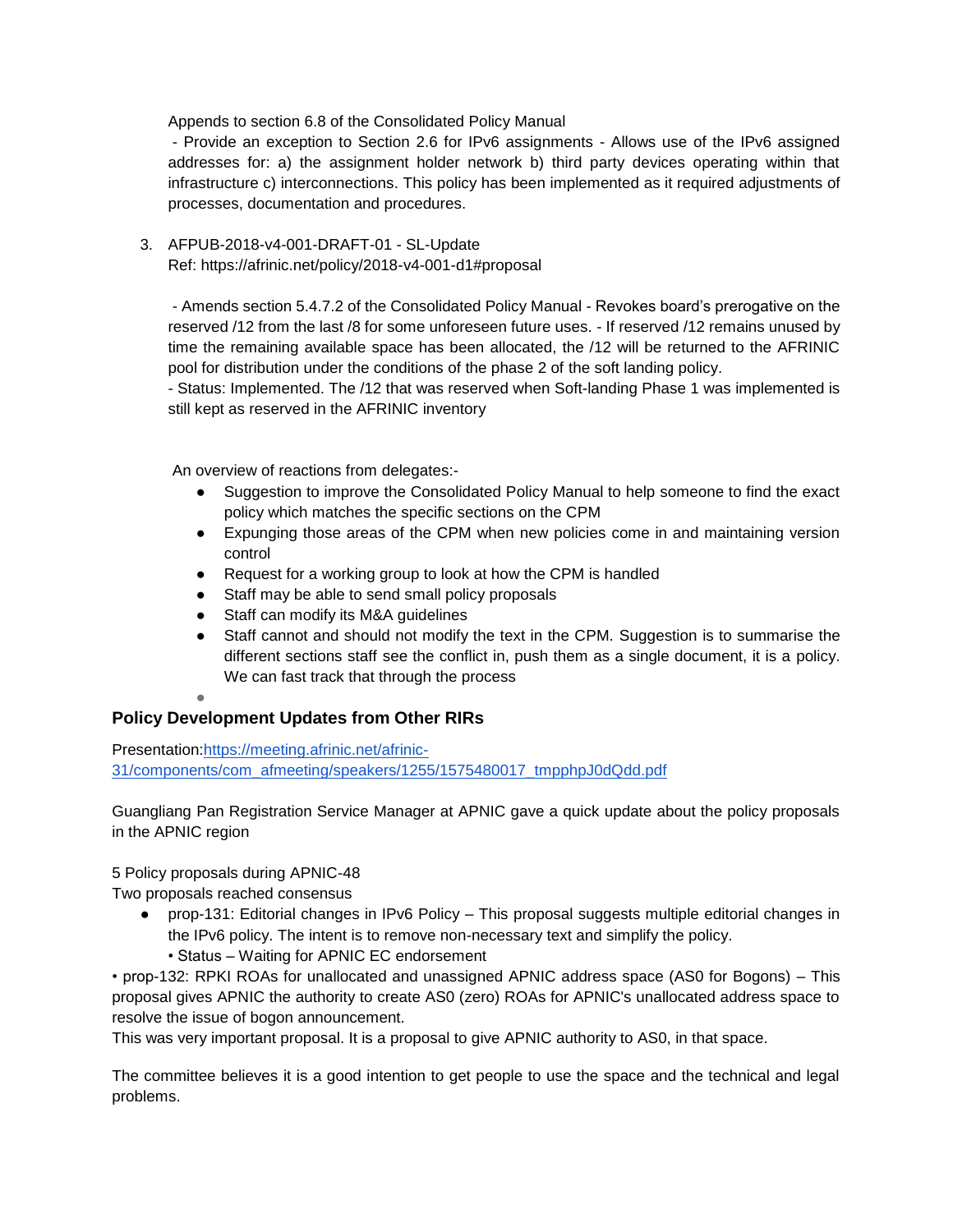• Status – Waiting for APNIC EC endorsement

#### One policy has not reached consensus

-prop-130: Modification of transfer policies – This proposal aims to change the existing transfer policies to allow scenarios from a partial or complete business merger, acquisition, reorganization or relocation, in both intra-and inter-RIR transfers. Currently, the inter-RIR transfer only allows the transfer of IPv4 addresses and AS numbers, but this proposal seeks to include IPv6 addresses as well.

Two proposals were abandoned.

More details on the policy proposals can be obtained from the APNIC website

At a query from the audience, the policies were tabled for 1.5 yrs before they were abandoned.

Madhvi Gokool presented the update from the other RIRs Presentation[:https://meeting.afrinic.net/afrinic-](https://meeting.afrinic.net/afrinic-31/components/com_afmeeting/speakers/98/1575461052_tmpphp9oDs3Y.pdf)[31/components/com\\_afmeeting/speakers/98/1575461052\\_tmpphp9oDs3Y.pdf](https://meeting.afrinic.net/afrinic-31/components/com_afmeeting/speakers/98/1575461052_tmpphp9oDs3Y.pdf)

# **ARIN**

- 1. One policy proposal regarding the pool replenishment, in that proposal resources allocated from a reserve pool that are returned, reclaimed or revoked will be returned to the reserve pool they were additionally located from, regardless of the current level of each pool.
- 2. The second policy is about IPv6, the proposal specifies to require that those who receive transferred IPv4 space to have in place an operational IPv6 network.
- 3. There is an Inter-RIR acquisition proposal being discussed when the merger or acquisition results in a surviving legal entity that is incorporated outside the service region, focused outside the service region. Or is merging with an organisation that already has a relationship with another RIR. Resources may be moved to another RIR in accordance with the receiving RIR policies.
- 4. They also have another proposal regarding merger and acquisition activity, resulting in a surviving legal entity, not incorporated in the surface region, will be permitted to hold resources directly allocated or assigned.

There are more policy proposals in the region, but we selected a few that were of similar proposals in the AFRINIC service region.

#### **RIPE NCC**

- 1. a policy proposal regarding validation of abuse box. The proposal introduces away for abuse contacts in the RIPE database to be validated.
- 2. Another proposal regarding the default size for Internet exchange points. The proposal changes the default IXP assignment size from a /24 to a needs-based model, with a /27 as a minimum.

# **LACNIC**

- 1. This proposal recommends that LACNIC issue ASN0 ROAs for allocated and assigned address blocks as a method to indicate that draft announcements of such blocks should not be accepted by networks using the RPKI Routing Origin Validation.
- 2. The second proposal refers to the elimination of the ASN requirement for end users. The proposal eliminates the current requirement for end users to have an AS in order to make use of addresses they are assigned, since those entities do not need an ASN in the first place.
- 3. Registration and Validation of abuse contact Proposal introduces a way for "Abuse Contacts" in the LACNIC Database to be validated.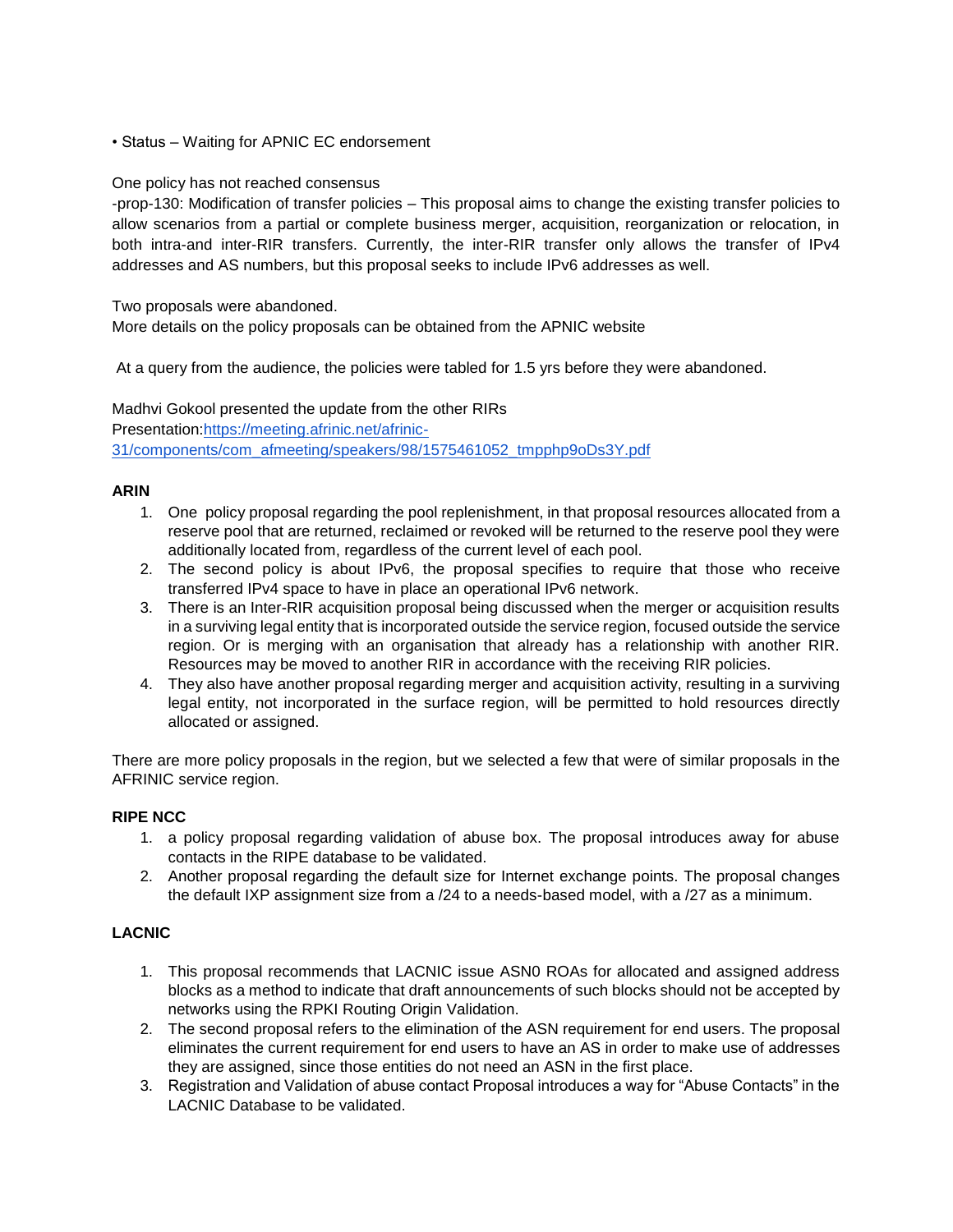- 4. Another proposal regards the modification of the time required for a proposal to be presented at the public policy forum. The proposal modifies the LACNIC PDP, extending the discussion period for presenting the proposal at a public meeting from one week to 3 weeks.
- 5. LACNIC also has the acceptable use policy for the policy list. The proposal seeks to implement an Acceptable Use Policy for the policy discussions mailing list, as no such a document currently exists.
- 6. They also have a proposal regarding the PDP election procedure. The proposal establishes some changes to the current PDP chair election procedure in the LACNIC region.

# **Feedback from the floor:-**

Query regarding the absence of other RIRs staff at this AFRINIC meeting and suggestion that remote presentation is used for the RIR policy updates

The policies to be discussed was kickstarted.

# **1. Multihoming not required for ASN**

**Proposal URL:** <https://afrinic.net/policy/2019-asn-001-d4#proposal> Presentation[:https://meeting.afrinic.net/afrinic-](https://meeting.afrinic.net/afrinic-31/components/com_afmeeting/speakers/3283/1575460998_tmpphpYxHb1D.pdf)[31/components/com\\_afmeeting/speakers/3283/1575460998\\_tmpphpYxHb1D.pdf](https://meeting.afrinic.net/afrinic-31/components/com_afmeeting/speakers/3283/1575460998_tmpphpYxHb1D.pdf)

The author shared the following points with regard to this proposal:

At the time the policies for ASN were designed, there was a limited number of ASNs because of the 16 bits limitation. This is no longer a problem since several years ago, when we got the 32 bits ASN numbers. At the beginning, in all the regions, the idea was that only organisations that need to connect with multiple providers get a public ASN number.

This has evolved because today there are organisations that have a need to keep their own public AS number and have a single provider, but maybe they are doing bidding with other providers, or maybe they have specific routing needs, or maybe they have a single transit location in that country and the provider as part of the contract forces them to have a public ASN.

The proposal tidies some text in Section 7 of the Consolidated Policy Manual and amends the eligibility requirements:-

7.2 In order to qualify for an AS number, the requesting organization must be an AFRINIC resource member and fulfill any of the following requirements:

7.2.1 Interconnect (including peering) with more than one AS.

7.2.2 Show a unique routing policy or demonstrate a technical need for a coordinated globally unique ASN.

An organization will also be eligible if it can demonstrate that it will meet the above criteria upon receiving an ASN (or within the following six months)

Sites that do not need the global ASN can still use a private ASN per RFC1930, RFC6996.

# **Staff assessment of the policy proposal was presented by Madhvi.**

Staff assessment is we look at the policy proposal, we try to understand what it means to address, then we look at where it impacts AFRINIC. If it is registration, services, resource policies, processes and procedures on our system, on the WHOIS database.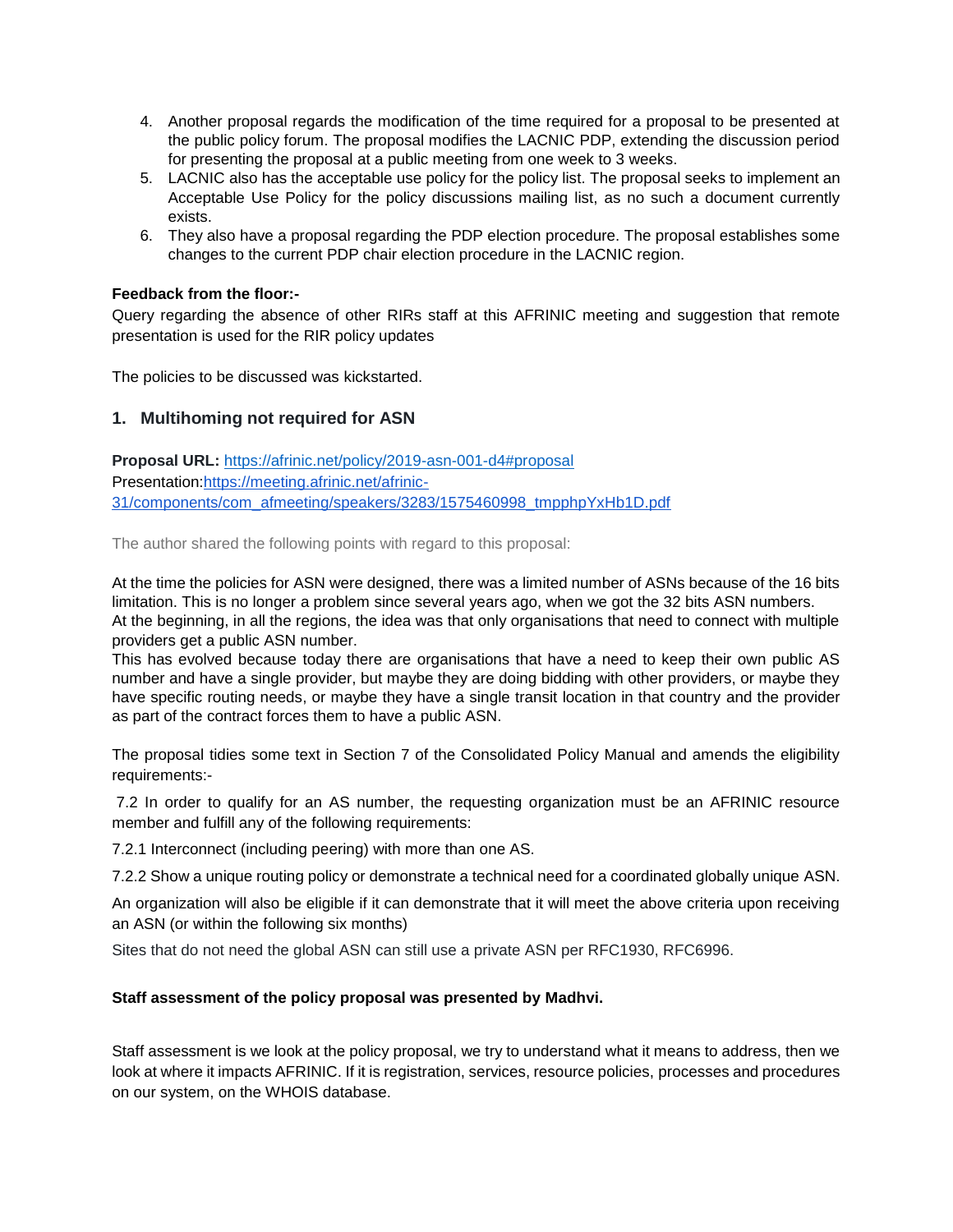. There are three conditions people can get an AS number, if they are multi-homed, if they show a unique routing policy or demonstrate a technical need for a coordinated globally unique ASN. In this case,"A "single interconnection with a provider that requires a public ASN" is an example of a unique routing policy. It is also an example of a technical need for a coordinated "globally unique ASN. Or ● An organisation (Resource member) will also be eligible if it can demonstrate that it will meet the above criteria upon receiving an ASN (or within the following six months). - planning to be multihomed

Policy if consensus is reached can be implemented within the timelines of the PDP

An overview of reactions from delegates and Remote Participants:

- 1. Commendation of the standard of the author's policy presentation
- 2. An organisation requiring an ASN in future can request for an ASN 6 months in advance
- 3. Ease of doing business encourages business enterprises to grow
- 4. we should be concerned as to how the organisation requesting for an ASN shall affect the global routing table
- 5. Suggestion of a modification to 7.2.2 to request for the prefix that shall be announced
- 6. There is a possibility of disaggregation
- 7. Debate regarding the problem statement and that it does not get published in the Consolidated Policy Manual
- 8. Follow needs-based requirements
- 9. An issue about sections in the comparative policy of the NRO being broken.

# **Co-Chair Decision: Consensus**

# **2. Adjusting IPv6 PA Policy**

**Proposal URL :** <https://afrinic.net/policy/proposals/2019-ipv6-002-d1#proposal> Presentation[:https://meeting.afrinic.net/afrinic-](https://meeting.afrinic.net/afrinic-31/components/com_afmeeting/speakers/3283/1575461785_tmpphpPk2w7i.pdf)[31/components/com\\_afmeeting/speakers/3283/1575461785\\_tmpphpPk2w7i.pdf](https://meeting.afrinic.net/afrinic-31/components/com_afmeeting/speakers/3283/1575461785_tmpphpPk2w7i.pdf)

The proposal corrects and aligns recent changes to IPv6 PI policy with IPv6 PA policy, especially on the need for issued IPv6 PA space to be announced within 12 months of receiving it, and to the extent practicable, as a single aggregated prefix, so as to minimize global routing table growth. In some very special cases, the space may not be announced, however it must be duly justified. The current need to assign a /48 to a PoP (6.5.4.2) is also removed

#### **Staff Impact Assessment**

- In regard to the AFRINIC systems, in case the policy goes through and has to be implemented, AFRINIC note that the verification of the announcement shall be automated and we require some changes on the AFRINIC IPv6 allocation forms, some changes on the website as well to update the documentation.
- The implementation period can be done within the timeline in the PDP, except for the automation, we will have to confirm that.
- Author confirmed that consequence of not announcing should be according to what is adopted for the IPv6 PI policy
- The policy will apply to IPv6 prefixes received by members as a result of Mergers and **Acquisitions**

# **An overview of reactions from delegates and Remote Participants:**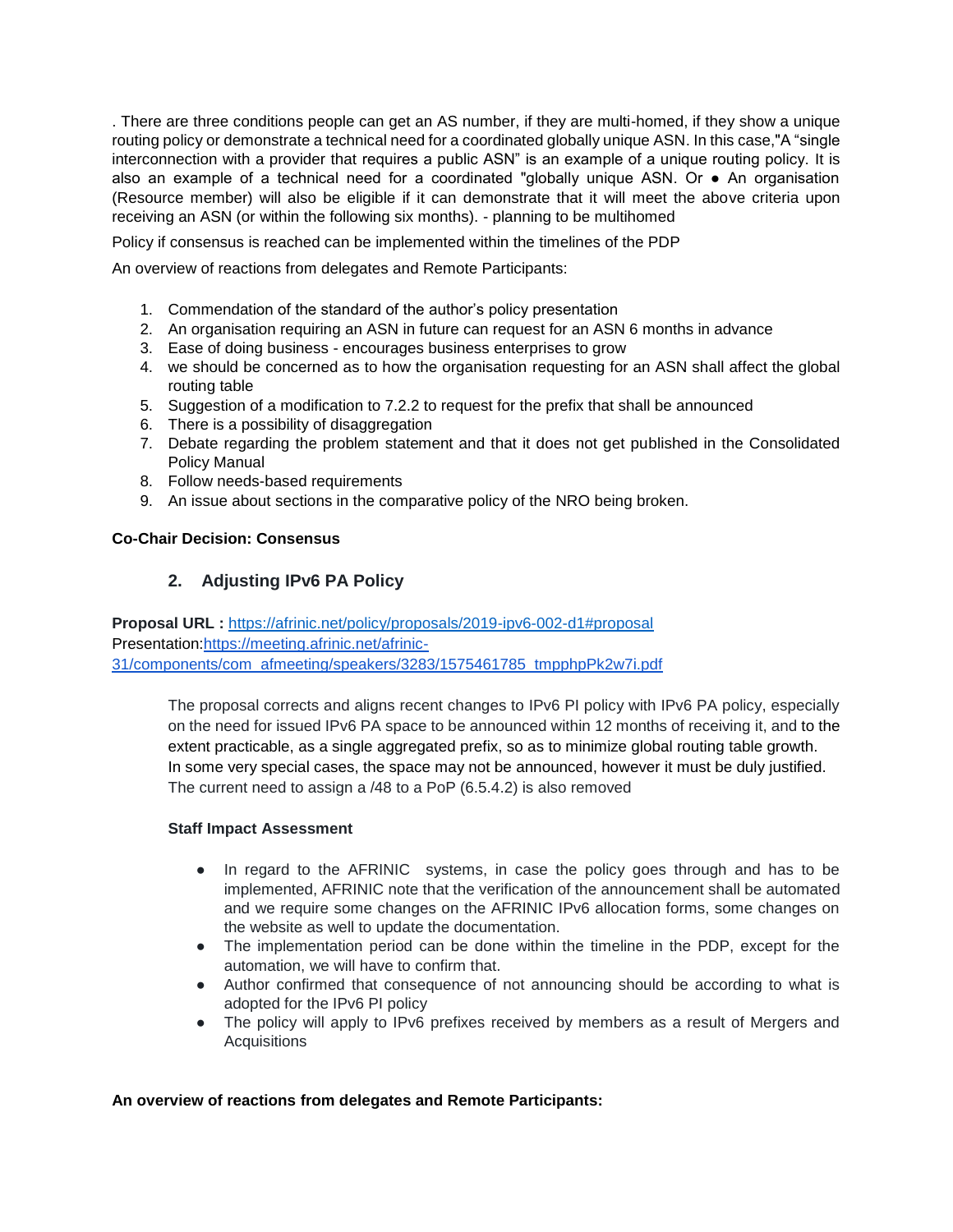- 1. Request for an example where IPv6 may not be announced private network not connected to the Internet
- 2. Impact of not announcing IPv6 prefix

#### **Co-Chairs Decision: Rough Consensus has been reached**

# **3. Abuse Contact Policy Update**

**Proposal URL :** <https://afrinic.net/policy/proposals/2018-gen-001-d5> Presentation[:https://meeting.afrinic.net/afrinic-](https://meeting.afrinic.net/afrinic-31/components/com_afmeeting/speakers/3283/1575480793_tmpphpRpHVEH.pdf)[31/components/com\\_afmeeting/speakers/3283/1575480793\\_tmpphpRpHVEH.pdf](https://meeting.afrinic.net/afrinic-31/components/com_afmeeting/speakers/3283/1575480793_tmpphpRpHVEH.pdf)

Author made a short summary. Today there is a non-mandatory abuse record called IRT in AFRINIC. Abuse contact is used to report abuses and if the abuse contact which as minimum is an email, the abuse cannot be reported. Less than 1 % of the AFRINIC members have adopted the abuse contact. RSA already says that AFRINIC should verify the accuracy of the contacts and if the abuse contact is not mandatory, it cannot be validated.

• The proposal makes it mandatory for AFRINIC to include with each resource registration a contact where network abuse from users of those resources will be reported.

Proposed whois DB attribute (abuse-c)  $-$  to be used to publish abuse public contact information

There's also a process to ensure that abuse report must be received by the recipient, and that contacts are automatically validated by AFRINIC regularly. Reason for validation is that people change jobs and the information becomes inaccurate.

The author also proposed an example of how AFRINIC can validate the abuse contact and after 15 days, an escalation to other contacts is done. Validation is every 6 months and members have 15 days to respond. AFRINIC should have an escalation process that that they can be contacted to work on correcting

AFRINIC should change the MNT-IRT to abuse-c.

#### **Staff Impact Assessment**

AFRINIC understands that the abuse C attribute will become mandatory in the aut-num, inetnum and inet6num objects as well as in any other objects that may be used in the future.

If validation fails, escalate to other member contacts and said a new validation period not to exceed 15 days. The most applicable member contacts, would be the admin-c. What happens in cases where admin C and tech C all have the same email as the abuse mailbox? Will AFRINIC enforce different emails? That is one clarification being requested from the author. Author mentioned that policy does not mandate AFRINIC to change its operational matters. Any policy violation shall follow the same process for other policies.

If members continuously makes the mistake or does not follow policy at all, AFRINIC can take measures as defined in the RSA.

And what happens if there's no response from the other contacts after the new 15 day validation period? AFRINIC does conduct validation for various other triggers, but this validation procedure may take more than 15 days.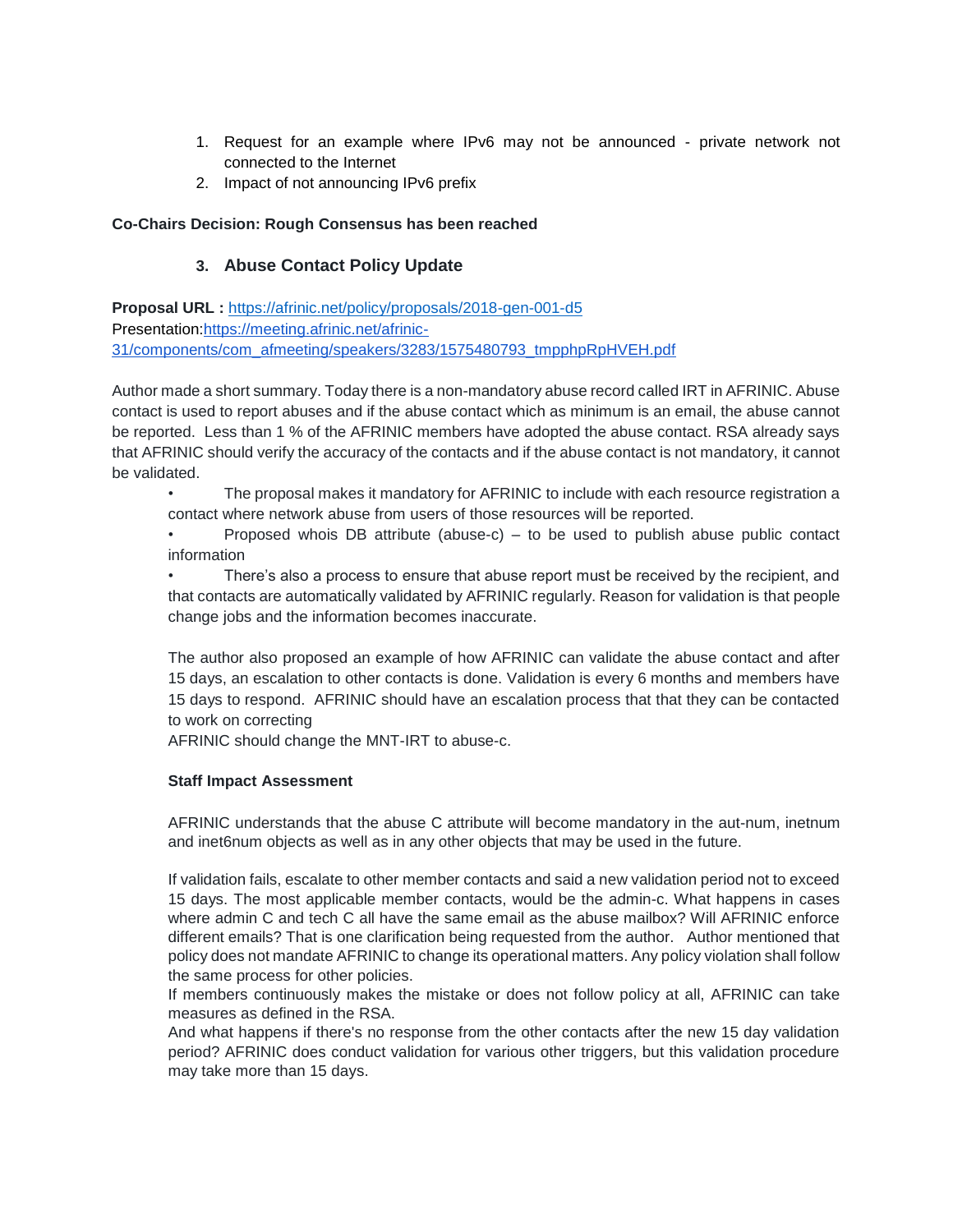I think for the purpose of automating the validation period, does the 15 day validation period exclude weekends and public holidays?

As per author, 15 natural days is being proposed and the validation should not take many days.

If the policy reaches consensus and is stratified through the systems that will be impacted are the WHOIS database and myafrinic member portal and regarding the implementation period, AFRINIC Secretariat will inform the PDP on the implementation timelines?

# **An overview of reactions from delegates and Remote Participants:**

Some delegates supported the policy

Some delegates did not support the policy

A question was asked as to whether AFRINIC staff evaluated the workload for the proposal ? As per Madhvi, this will be done and communicated at a later stage.

If a lot of emails are sent, then it is a lot of work.

# **Co-Chairs Decision: Back to Mailing list for further discussion**

# **4. AFRINIC Policy Development Process Bis v5**

# **Proposal URL:<https://afrinic.net/policy/proposals/2017-gen-002-d5#proposal>**

**Presentation: Presentation: https://meeting.afrinic.net/afrinic-**31/components/com\_afmeeting/speakers/246/1575480536\_tmpphpoC2VqW.pdf

The proposal is a complete revision of the current Policy Development Process (CPM 3.0). Key highlights are:

- Provides for different and distinct phases for a policy proposal's cycle through the PDP from adoption through the last call to Board ratification.
- Clarifies the consensus process around major and minor objections
- Clarifies responsibilities of Chairs of the working group and their role on how to determine the presence (or lack) of consensus.

# **Alain Aina presented this proposal as one of the co-authors.**

The authors have tried to address the weaknesses:-

The current PDP does not have provision for proposal adoption, which induces duplication of proposals dealing with same problems, lack of clarity of problem statements and proposals out of scope of the PDP. It also does not define clear method for moving proposals forward.

The consensus process for decision-making is not defined, opening doors for interpretations and inactions. Chairs election process is not well defined and does not cope adequately with resignations.

The current PDP does not have provision for board adopting policies as per section 11.4 of the AFRINIC constitution in the varying of the process (Align the PDP with the bylaws)

How the WG can be handled? Charter, co-chairs, election of co-chairs, co-chairs resigning or unable to attend the PPM

PDP process and guideline go together.

Another proposal is under discussion to solve part of the problem instead of the root cause.

Staff analysis will be requested to provide after the review phase

Requirements for co-chairs have been specified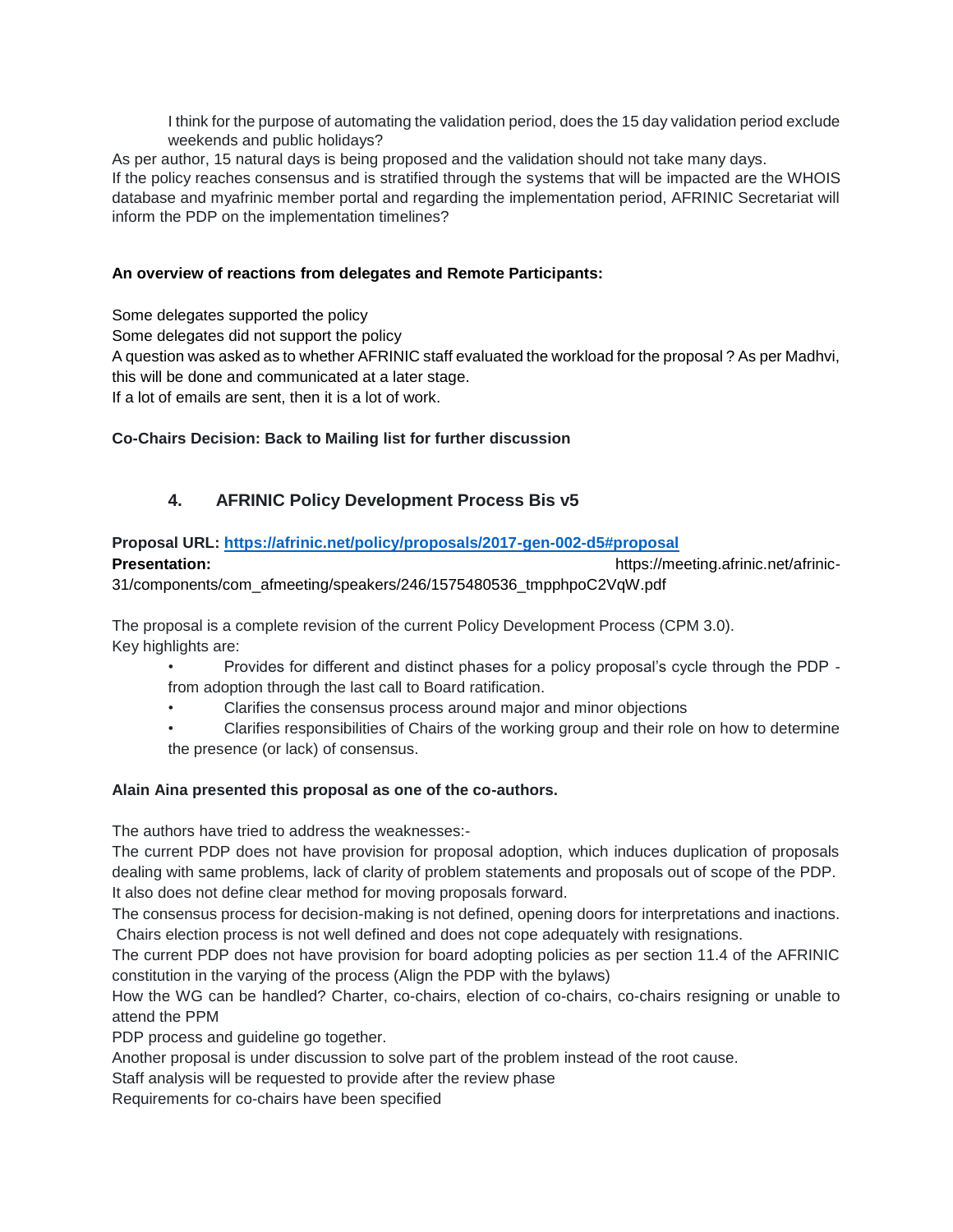Version 5 - includes an option for the presenter to request for funding to travel to the PPM if the policy will be tabled at the PPM.

### **Staff Impact Assessment**

AFRINIC Secretariat notes that there is a new policy proposal making impact analysis mandatory under discussion. It will be helpful to have convergence between these 2 policies should they both reach consensus as they are tackling problems related to the PDP

**An overview of reactions from delegates and Remote Participants**:

- 1. No support due to adoption phase section
- 2. Implementation within 6 months should be driven by staff
- 3. Request for funding is not a good idea
- 4. Proposal encourages community to not withdraw policies
- 5. Necessary to keep the current practice as there are other priorities to implement
- 6. Proposal was not updated with comments from PPM held in Kampala

# **Co-Chairs Decision: No Consensus back to list for further discussion and refinement**

# **5. RPKI ROAs for Unallocated and Unassigned AFRINIC Address Space**

**Proposal URL:<https://afrinic.net/policy/proposals/2019-gen-006-d1#proposal> Presentation[:https://meeting.afrinic.net/afrinic-](https://meeting.afrinic.net/afrinic-31/components/com_afmeeting/speakers/187/1575480617_tmpphpN1F76a.pdf)[31/components/com\\_afmeeting/speakers/187/1575480617\\_tmpphpN1F76a.pdf](https://meeting.afrinic.net/afrinic-31/components/com_afmeeting/speakers/187/1575480617_tmpphpN1F76a.pdf)**

The purpose of this proposal is to restrict the propagation of BGP announcements of address space not yet issued by AFRINIC.

- AFRINIC to create ROAs with origin AS0 (zero) for all unissued address space.
- For space to be issued, ROAs with origin AS0 will have to be revoked, and ROAs with origin AS0 must not be visible in RPKI repositories.

#### **Staff Impact Assessment**

Proposal requires AFRINIC to create ROAs with origin AS0 for all its unallocated and unassigned IPv4 and IPv6 address space that it currently administers.

Only AFRINIC the RIR shall have the authority to create RPKI ROAs for address space not yet allocated or assigned to its members. For the above to happen, AFRINIC the RIR (NOT ORG-AFNC1- AFRINIC) has to become a resource holder so that it can create AS0 (zero) ROAs for the resources it has under their account/administration.

"Address space managed by AFRINIC which has is either "Unallocated" or "Unassigned" is considered "Bogon address space". " May the Author clarify on the source of this statement unallocated and unassigned space here means available and reserved space as per the AFRINIC extended delegated stats file.

When AFRINIC allocates address space to one of its Resource Members, the RPKI ROA or ROAs with origin AS0 covering the space will first have to be revoked AND not be visible in the repositories, before the allocation/assignment can happen.

At the moment, a bogon prefix can be the one that appears in the extended delegated stats file with status either 'available' or 'reserved'.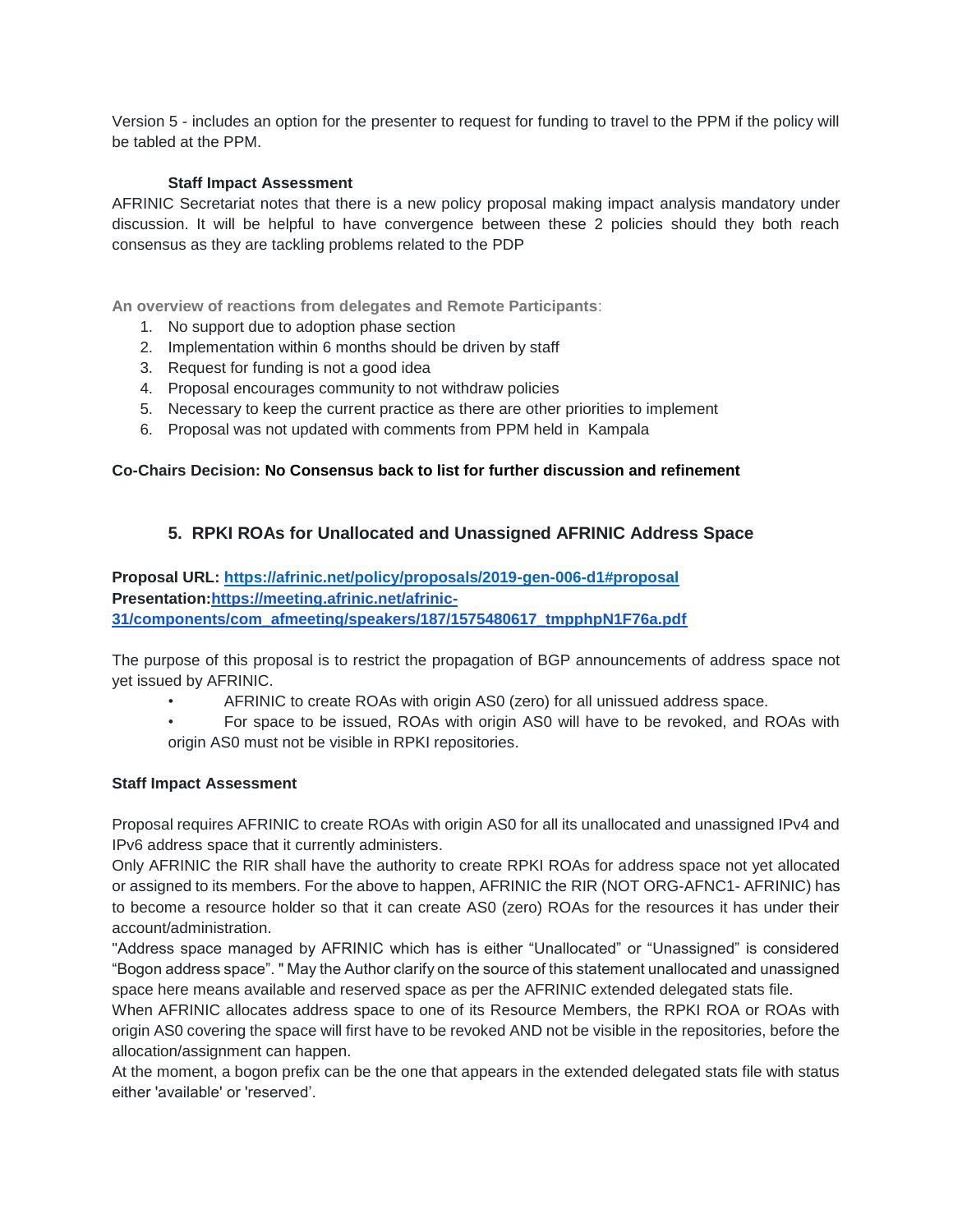IXPs at the moment create ROAs with AS0 for their peering LAN IPv6 & IPv6 prefix (RFC7607) - Implementation of this policy shall keep in consideration this scenario.

BGP announcements covering this space will be marked as Invalid by networks doing RPKI based BGP Origin Validation using APNIC's TAL. May the Author(s) clarify why APNIC's TAL is mentioned here? AFRINIC has its own TAL.

# **An overview of reactions from delegates and Remote Participants:**

- The proposal has no issues as written however there are technical realities that must be taken into consideration, we should not forget that up to now, some of the Bogon, where you get on the Bogon sometime is difficult to be removed. Or you may have some delays, when the certificate expire or the ROA revoked, the bogon list caches across the globe may take time to update as they are all not in sync in real time
- This could have been a global policy instead of going region by region. The Authors should probably coordinate with the authors of the similar policy in the APNIC region and people at NRO. Global policies requires action from PTI/IANA.
- What is the validity period or window to determine that the prefix is useful to the one it was assigned to before AFRINIC takes it back to the free space?
	- We are not talking about withdrawing the IP space but rather withdraw the ROA.
- Comparing it with some of the existing policies on the ground, like the review policy, are you looking at this to be a substitute? Because you can easily use this to audit, right? Are you using this policy as an alternative to the one that is currently under proposal? Because if it is passed, you can use it for auditing.
- The policy should be fine-tuned towards AFRINIC and avoid cut and paste.
- A similar policy is accepted and adopted in APNIC and in a few weeks it will be adopted by RIPE and so on, and authors have trust that the AFRINIC staff can build it.
- A clarification made that in RPKI, ROA's are not withdrawn, you have to revoke ROA's. This process needs to be well thought of.
- The policy proposal covers only space allocated and assigned by AFRINIC, it does not cover legacy space.

# **Co-Chairs Decision: Rough Consensus**

# **Day 2:**

On day 2 of the PDP session, the Co-chairs stated that they had decided that they will not make a decision on any other policies after the presentation. "We will wait until after the policies that have been presented before we come to a conclusion".

# **6. Policy Proposal: Resource Transfer Policy**

*Proposal URL:<https://afrinic.net/policy/proposals/2019-v4-003-d1#proposal> Presentation[:https://meeting.afrinic.net/afrinic-](https://meeting.afrinic.net/afrinic-31/components/com_afmeeting/speakers/4955/1575532336_tmpphpDa6Cvo.pdf)[31/components/com\\_afmeeting/speakers/4955/1575532336\\_tmpphpDa6Cvo.pdf](https://meeting.afrinic.net/afrinic-31/components/com_afmeeting/speakers/4955/1575532336_tmpphpDa6Cvo.pdf)*

● Allows for transfers of IPv4 resources (only) between AFRINIC and other regions.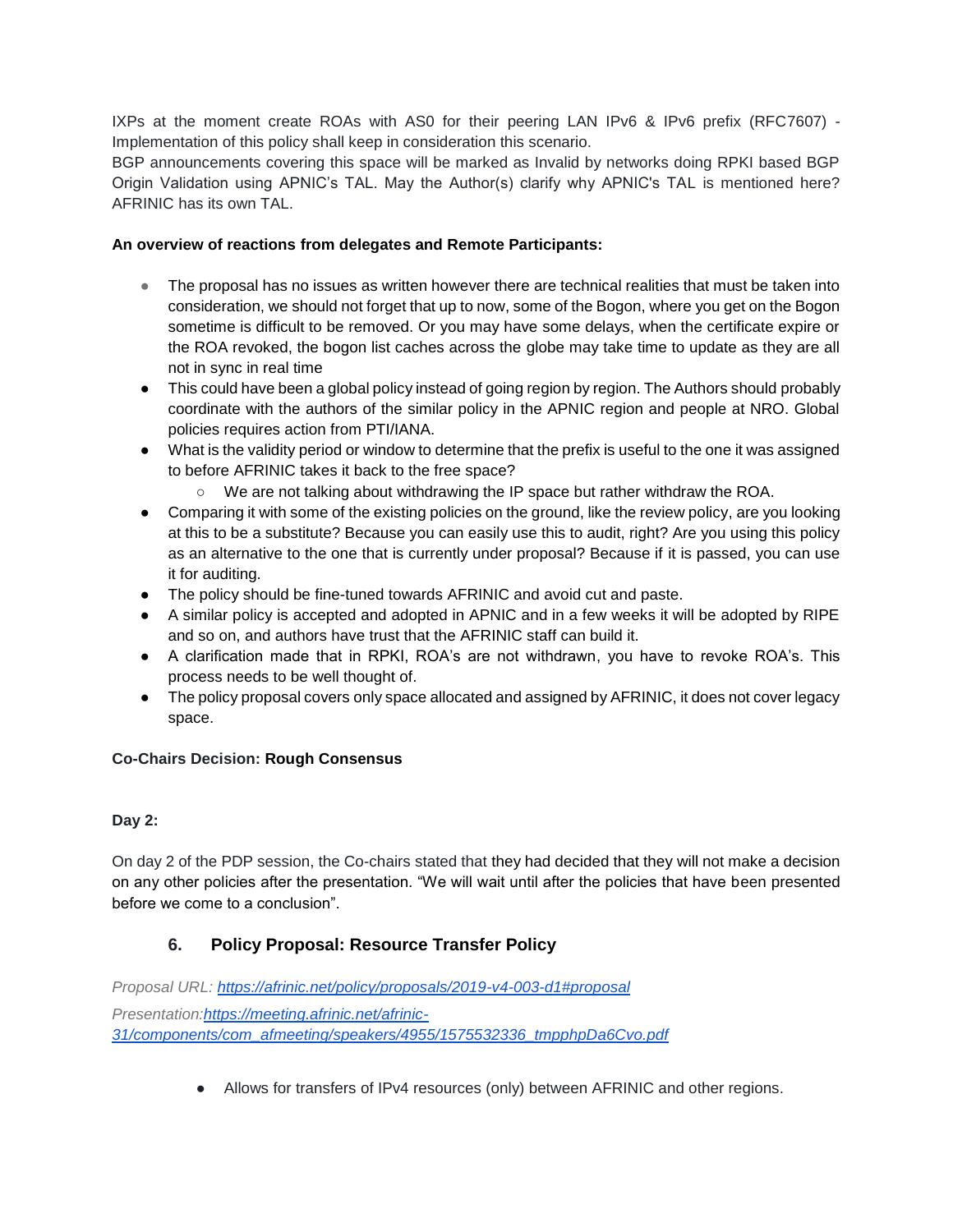- No limit and conditions on resource size and frequency of transfers, as long as both parties mutually agree.
- No needs assessment by AFRINIC on the recipient.
- Legacy resources retain legacy resource status after transfer.

# **Staff Impact Assessment**

It enables a two-way inter RIR transfer of IPv4 resources. Starts with a resource holder who submits a transfer request to another party and also provides an agreement of resource transfer signed by both parties.

The source must be the rightful holder and not involved in any disputes. No limit to the size of resources transferred and source can request for additional resources from AFRINIC at any time (no hold down period)

Recipient of a transfer is not required to justify the IPv4 needs. Eliminates the justification of needs

Can author(s) clarify if recipient of transfers in AFRINIC service region are required to be AFRINIC members?

5.4.5 The current allocation and assignment period of 12 months shall be changed to 8 months. The current allocation and assignment period of 12 months shall be changed to 8 months. This will help to ensure that LIRs request only for resources they need in the short to medium term, and promote fairness in the equitable distribution of the last IPv4 address pool. This assignment period will remain the same throughout the lifespan of this Policy.

Resources evaluated under this policy clause can be immediately transferred under this policy proposal.

# **Reactions from the floor and remote Participants:**

- Several concerns were made in regards to the lack of need justification in the policy; many commented that the policy is not in line with AFRINIC roles as an RIR and such a policy proposal would break the RIR model as it is built on "needs basis".
- Several comments were made alluding to emphasize that LIR don't "own" the resources but rather hold the resources in trust and on a needs basis hence thinking of LIR's transferring out resources is taking a wrong direction. If a member no longer has need then they must give back to AFRINIC.
- Several suggestions were made stating that it would be helpful if policy authors for competing policies could work together and have a single common policy.
- There were several comments stating that the policy is good and will make the Internet market more competitive
- The policy will encourage the transition to IPv6
- Comments were made stating that the policy would help in the economic development of AFRINIC, it will remove blockages in doing business and enable investors to bring their IP resources into the region, Africa would also become competitive globally.
- Comments made on the policy proposal regarding enabling business is a high level speculation; rather its best to use the justification based on network operations
- Comment was made regarding the contradiction between the problem statements; "With the exhaustion of IPv4, several regions have adopted transfer policy to accommodate the shortage of resources" and AFRINIC statistics on allocations, showing a decrease since soft-landing was reached; the statistics does not concur with the problem statement.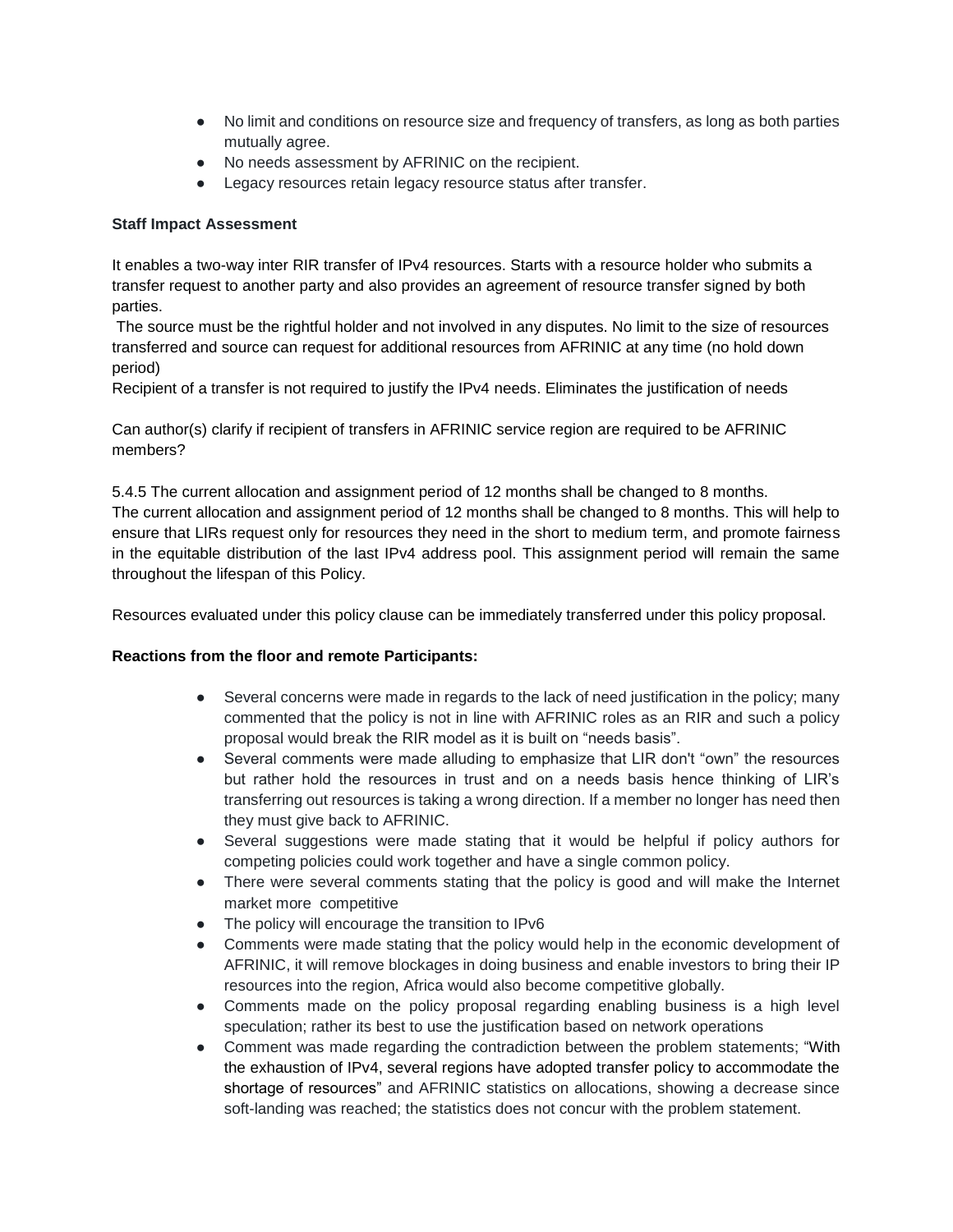- Concern was raised regarding an Inter-rir policy proposal attempt to replace an existing intra-rir policy. It was stated that it would have been better to write a fresh inter-rir policy as the two scenarios are significantly different.
- Comments were raised against the "theno holdback period and no any limit and any number of times", sounds deadly and opens up to potential leasing companies.
- The proposal is not necessary because AFRINIC is the only region with available IPv4 space hence there is no need for the policy.
- There is no need of moving at a quick pace, we should develop an African ecosystem first. We should consolidate and develop our ecosystem in the same way others have before we can start transfers outside the region.

# **7. Policy Proposal: M&A Resource Transfers**

# *Proposal URL:<https://afrinic.net/policy/proposals/2019-gen-004-d1#proposal>*

*Presentation:https://meeting.afrinic.net/afrinic-31/components/com\_afmeeting/speakers/3283/1575461654\_tmpphpwBioEw.pdf*

- Because AFRINIC does not currently have a policy for transfers of resources as a result of M&A (Mergers and Acquisitions between companies), this proposal attempts to establish such a mechanism for such cases.
- Only applicable to Intra-RIR cases (companies under the AFRINIC service region).
- Replaces the current "procedure document defined by staff" as this is not optimal and falls totally outside community control.

#### **Staff Impact Assessment**

The Policy proposes a new section in CPM that consolidate all Resource transfers in a single place accommodating policy text from section 5.7 of the current CPM and in the future, any transfers-related policies. The new section's numbering and order to be determined by staff.

All types of resources shall be transferable, i.e IPv4, IPv6 and ASN.

Recipient organisation shall have to justify the needs for the resources and comply with all existing policies. If required, new RSA(s) may need to be signed by the resulting company or companies.

The policy proposes leaving the required supporting documentation up to be determined by staff as such documentation will not necessarily be the same in every case.

"1. Resource Transfers due to Mergers, Acquisitions, Reorganizations or Relocations" - Can the author explains what is meant by relocation.

Current transfers based on M&A guidelines are published in the transfer logs on AFRINIC ftp site. Is the author's/community intent to publish re-organisation and relocation as type of transfer in the transfer stats? If yes, an impact analysis & additional implementation time will be required to publish such granular stats.

Policy can be implemented within 3 weeks of ratification date (2.1 a)-c)) if the reorganisations/relocations are to be published as simply M&A.

# **Reactions from the floor and remote Participants:**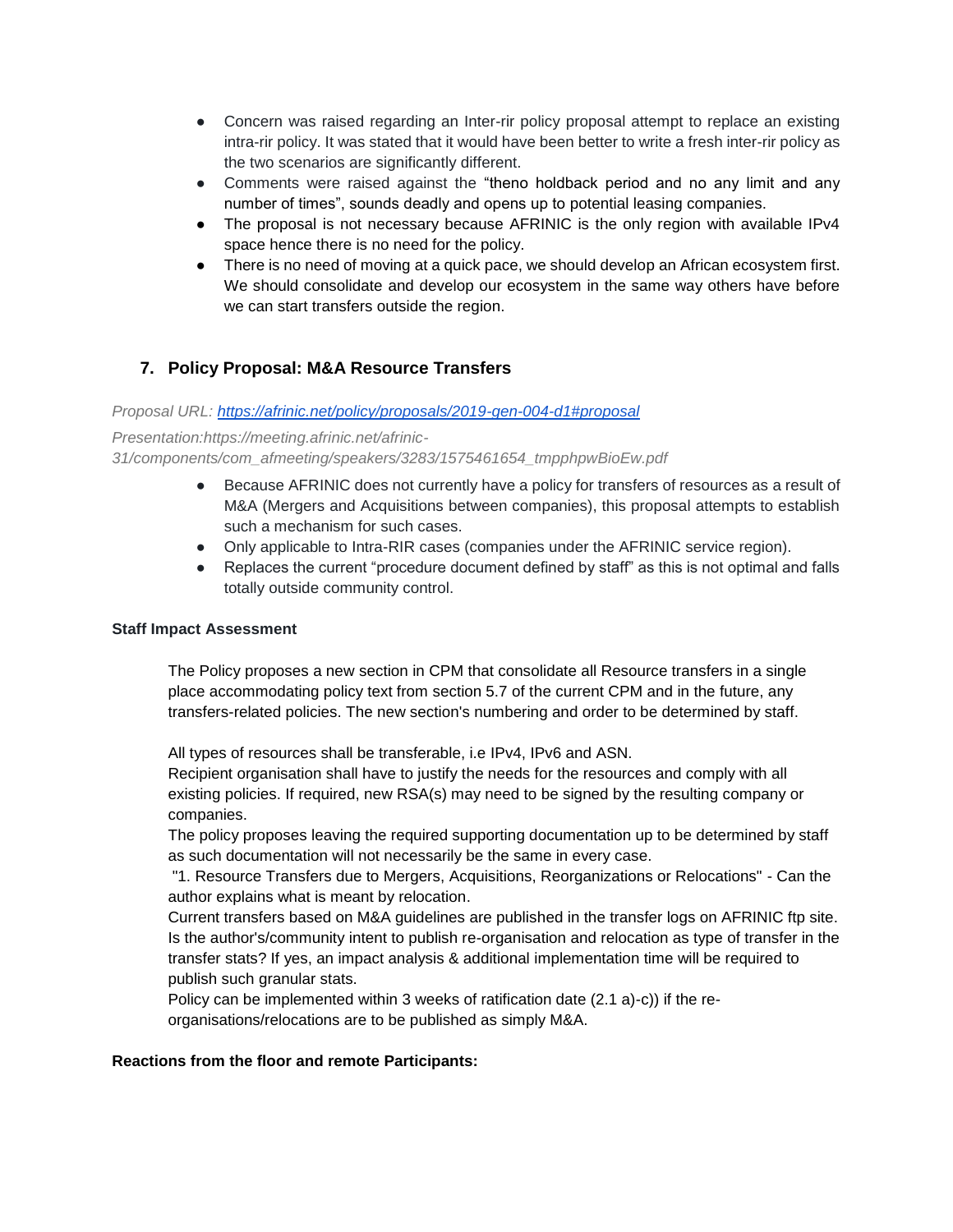- There were several sentiments alluding to the fact the current M&A guidelines serves the purpose just fine.
	- May be necessary if there would be an inter-rir
	- M&A are more of an administrative issue
	- Adds complexity to what the staff are already doing
- The policy is conflicting and bring confusion between M&A and transfers
- The policy is important to allow the community have control on anything resource related otherwise let staff to develop the policies
- The current guidelines lack mechanism to allow an out of region organisation from doing M&A hence risk being taken to court for legal action
- It was also raised that the author had not taken into consideration some input from mailing list
- ●

# **8. Policy Proposal: IPv4 Inter-RIR Resource Transfers (Comprehensive Scope)**

# *Proposal URL:<https://afrinic.net/policy/proposals/2019-ipv4-002-d3> Presentation:https://meeting.afrinic.net/afrinic-31/components/com\_afmeeting/speakers/3283/1575532486\_tmpphpHVU94r.pdf*

- A transfer source can only receive additional resources after 24 months of the previous transfer
- A resource can only be transferred after 12 months after issue.
- IPv4 legacy resources lose that status after transfer.
- Outgoing transfers cease if for 6 months, outgoing resources are more than incoming resources.

# **Staff Impact Assessment**

Proposal Maintains "needs basis" as a requirement in section 5.7. No limit to the size of resources transferred. Hold down period is being eliminated and Source entities will no longer be eligible to receive any further IPv4 address allocations or assignments from AFRINIC. 5.7.2.3 Source entities must not have received a transfer, allocation, or assignment of IPv4 number resources from AFRINIC for the 12 months prior to the approval of transfer request. The recipient must be a member of the relevant RIR, subjected to its policies and legal documents/service agreements.

5.7.3.4 IPv4 legacy resources will no longer be regarded as legacy resources:

- In the case of intra-RIR transfers.
- In the case of inter-RIR, when incoming to AFRINIC service region.

5.7.4 Provisions for ASN transfers "Only" In case of transfers of the majority of the IPv4 resources from the source AND other relevant policies are fulfilled.

Author to clarify majority threshold. (50%, (50%+1), ... ? The Inter-RIR transfers will be triggered only once AFRINIC enters into Exhaustion Phase 2 (as defined in 5.4.3.2)

The inter-RIR transfers will be suspended in case:

● the number of outgoing IPv4 addresses exceeds the incoming ones by 6 consecutive months.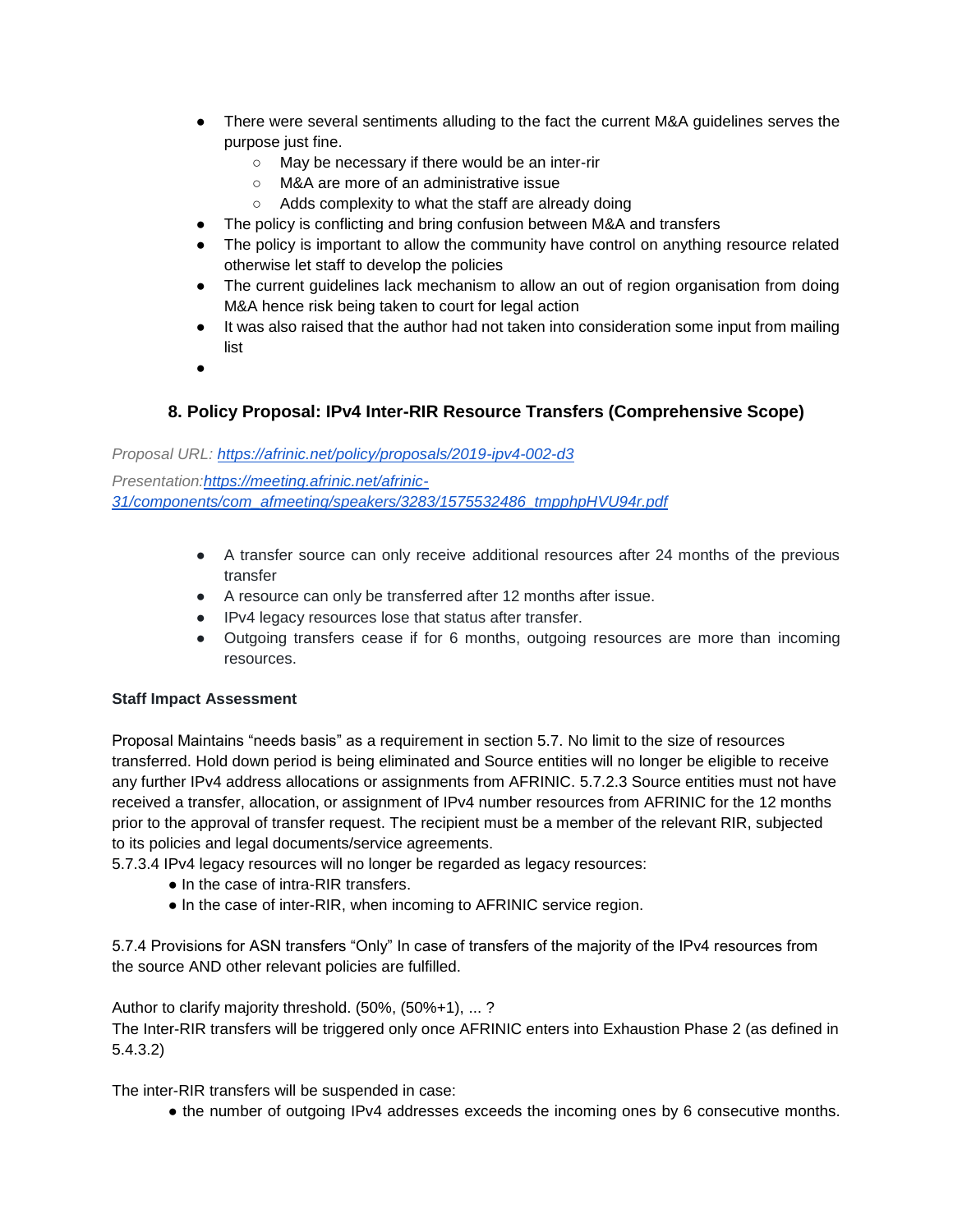● 5.7.8.2 the staff can provisionally suspend any suspicious operation and request more information to all the parties, so the board can take a decision.

Staff must implement a monitoring system for all organisations closed due to transfer

#### **Reactions from the floor and remote Participants:**

- Comment raised that any inter-rir transfer is not necessary now but after we finish the last /8.
- Concerns regarding the procedures not being well defined, also where staff escalate to board on suspicious transaction for board to take action and board intervening and closing a request is problematic. Policy to introduce more strain on AFRINIC staff and board.
- Complaint raised regarding the author's reference to other competing policies as a means for justifying one's policy. Authors must promote their policy without referencing others.
- The author must clarify whether the policy is trying to create a market or enable inter-rir transfers as the problem statement has a section stating the proposal establishes a mechanism to align AFRINIC with a market that already exist.
	- Author emphasized his interest in facilitating the inter-rir transfer and further admits to being approached by brokers (Present during the session) and being offered a commission to which he declined.
- Concern raised on having multiple policies trying to solve the same problem, there is a need for a mechanism to try and avoid this situation and ensure the number of policy proposals at the PPM are minimised.
- Request made for more details regarding the assertion that the policy will benefit the region more as there will be more inflow of resources than out; the author was asked to provide the confidence level to the assertion and data/figures from which it is being based on
- The use of the reciprocity term was questioned as in such a case there would be a situation where there is a quid pro quo; but in reality, that would not be the situation.
	- Author clarify reciprocity refers to the terms of the policies not the resources being transferred
- 6 months period to observe the behavior of the transfers is problematic because any undesirable effect may take place within the period, this could have been put in terms of monitoring the resources transfers only for the board to make a decision whether to stop the policy or not.

# **9. Policy Proposal: Impact Analysis is Mandatory**

*Proposal URL:<https://afrinic.net/policy/proposals/2019-gen-005-d1#proposal>*

*Presentation:https://meeting.afrinic.net/afrinic31/components/com\_afmeeting/speakers/3283/1575532556 \_tmpphpDmueE8.pdf*

- Modifies CPM 3.0 to make staff impact assessments of new proposals mandatory, along with other minor changes.
- Introduces new timelines for submission of draft proposals
- Requires each new draft proposal to have a staff analysis 4 weeks after it's received
- If AFRINIC needs more time, the justification to be provided to community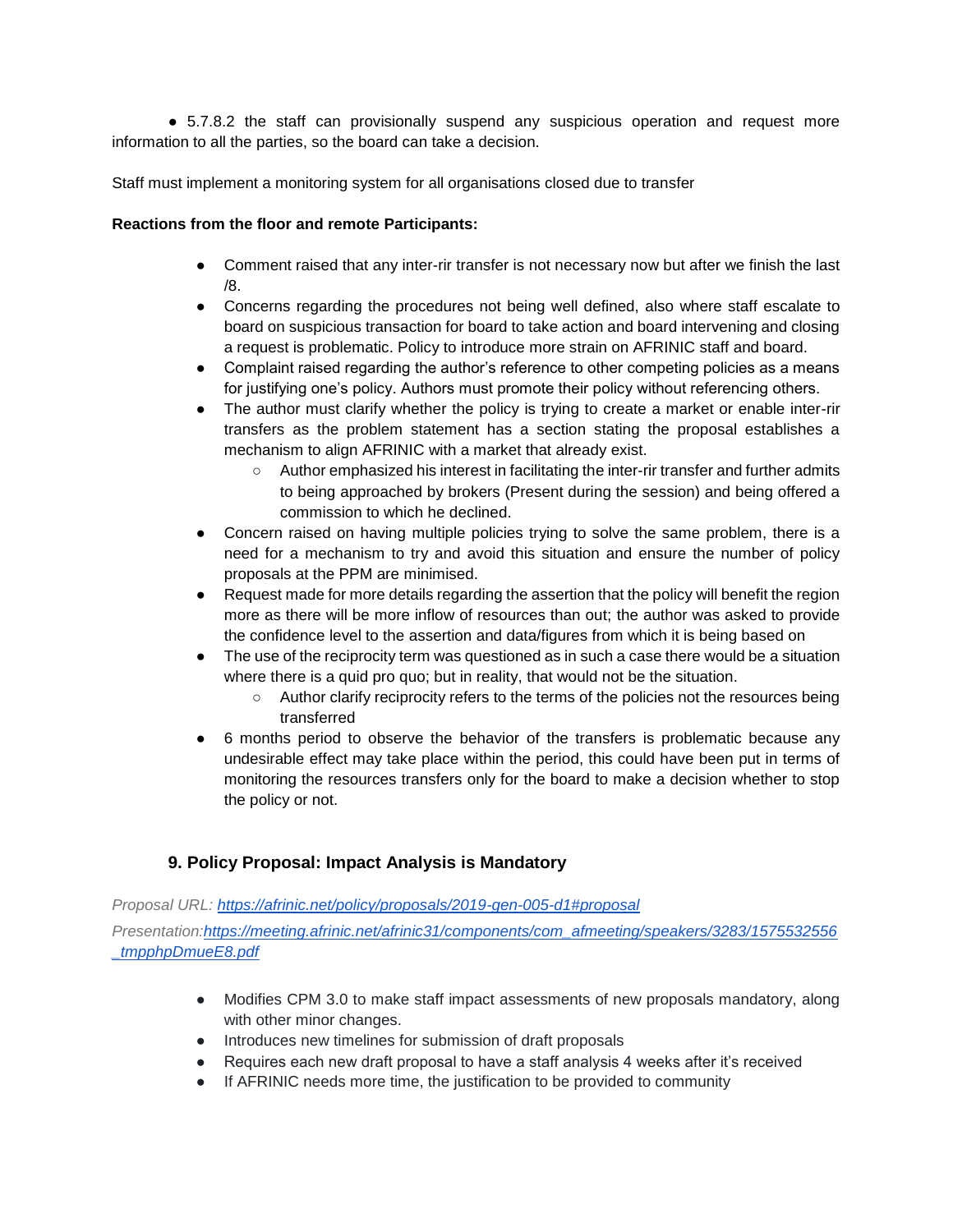# **Reactions from the floor and remote Participants:**

- Comment raised indicating the importance of staff impact assessment prior to the PPM, community is able to know in advance of certain impact of the policies and able to update efficiently.
- Concern raised with this policy is that it may not be feasible for staff to adhere in instances where numerous policies are submitted last minute. It also leads to micro-management of staff and the co-chairs, as this should be prerogative of staff/co-chairs to determine the need for staff assessment report as some policies may not require the assessment report to be made.

# **10. Policy Proposal: Internet Number Resources review by AFRINIC draft8**

*Proposal URL:<https://afrinic.net/policy/proposals/2016-gen-001-d8#proposal> Presentation[:https://meeting.afrinic.net/afrinic-](https://meeting.afrinic.net/afrinic-31/components/com_afmeeting/speakers/892/1575532847_tmpphpcnCjVX.pdf)[31/components/com\\_afmeeting/speakers/892/1575532847\\_tmpphpcnCjVX.pdf](https://meeting.afrinic.net/afrinic-31/components/com_afmeeting/speakers/892/1575532847_tmpphpcnCjVX.pdf)*

- Audits can be random or selected (by AFRINIC) or reported (by whistle-blower).
- Resources not complying are recovered and can be reallocated.

# **Reactions from the floor and remote Participants:**

- The policy is missing a lot of input from previous meeting that were raised and required to be reviewed.
- Concerns raised regarding the likely increased stretch on AFRINIC human and technical resources in conducting the review/investigation
- Concerns raised on lack of clear definition of the review selection process and likelihood of policy misuse to witch hunt member organisations.
- The policy shall bring about transparency on resources assigned and better management of resources, this is a good practice worldwide; it happens that we need to make controls and we understand that there is a problem and we ignite measures.
- There is a need for a way to make a statement that the RIR is in control and has records that reflect the reality; if there are cases of abuse or hijack of those resources; and people can't trust the RIR records anymore then it means there is loss of integrity of the resource records.

# **11. Policy Proposal: AFRINIC Number Resources Transfer Policy**

*Proposal URL:<https://afrinic.net/policy/proposals/2019-gen-002-d1#proposal> Proposal URL:<https://afrinic.net/policy/proposals/2019-gen-002-d2#proposal> Presentation[:https://meeting.afrinic.net/afrinic-](https://meeting.afrinic.net/afrinic-31/components/com_afmeeting/speakers/920/1575533516_tmpphp0ffsKk.pdf)[31/components/com\\_afmeeting/speakers/920/1575533516\\_tmpphp0ffsKk.pdf](https://meeting.afrinic.net/afrinic-31/components/com_afmeeting/speakers/920/1575533516_tmpphp0ffsKk.pdf)*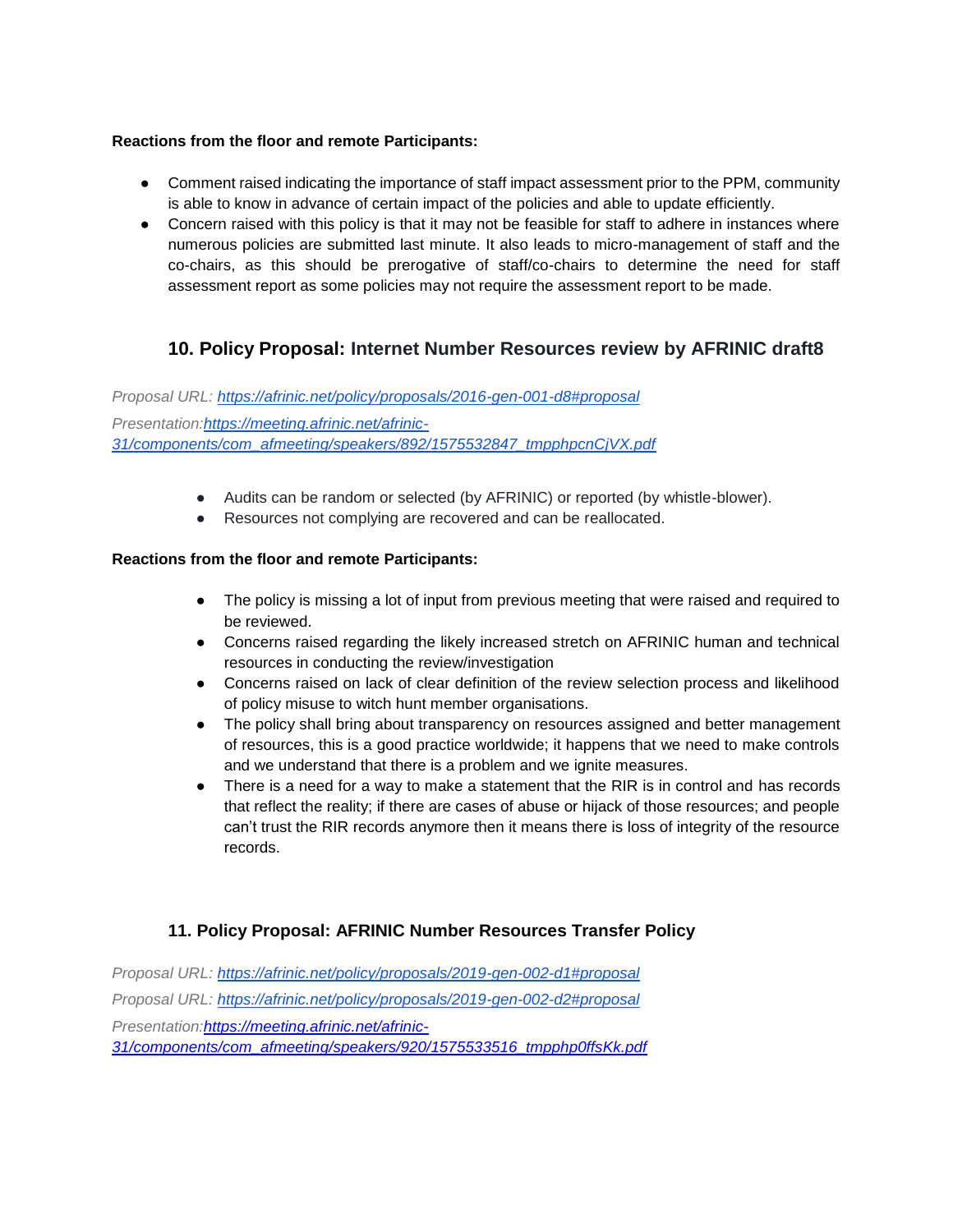- The proposal allows for transfers of IPv4 and ASN resources (only) between AFRINIC and other regions.
- The recipient must demonstrate the need for the resources.
- Legacy resources once transferred will lose that status and fall under RSA.
- Reserved resources cannot be transferred.

### **Reactions from the floor and remote Participants:**

- Query was raised on whether reciprocity with other regions is possible to ensure that if adopted, other regions should be able to also transfer to AFRINIC.
- Suggestion from author to let AFRINIC establish the feasibility of reciprocity with other regions.
- Concern raised that the community may be taking a direction of making AFRINIC regulator or controller rather than a facilitator and a custodian as the policy/policy presenter repeatedly used the word control.
- Query on what powers we have over legacy resources; if we do not have power over legacy space then there is no need to be thinking of transfer of legacy resources and the policy is not addressing anything.
- Concerns raised regarding discrimination of legacy from the RIR pool and classification introduced in the policy are likely to cause confusion.
- Comment made in respect to the principles of policy development; policies are developed to address a burning issue, in the absence of one or no problem statement then policies are not necessary

# **12. Policy Proposal: Chairs Elections Process**

*Proposal URL:<https://www.afrinic.net/policy/proposals/2019-gen-007-d1#proposal> Presentation[:https://meeting.afrinic.net/afrinic-](https://meeting.afrinic.net/afrinic-31/components/com_afmeeting/speakers/3283/1575533889_tmpphpl45g5O.pdf)[31/components/com\\_afmeeting/speakers/3283/1575533889\\_tmpphpl45g5O.pdf](https://meeting.afrinic.net/afrinic-31/components/com_afmeeting/speakers/3283/1575533889_tmpphpl45g5O.pdf)*

- The proposal is an effort to improve the process for election/selection of Policy Development Working Group (PDWG) co-chairs.
- Addresses conflict of interest issues
- Restrictions for co-chairs to be from different countries.
- Co-Chairs must represent AFRINIC members or be nominated by AFRINIC members.
- Must have been active on rpd@afrinic.net list for at least 6 months.
- Must present planned achievements

# **Reactions from the floor and remote Participants:**

● Several concerns were raised with regards to to e-voting citing exposure to fraud, due to challenges regarding mechanism of voter verification, voter eligibility based on period on RPD mailing list, new responsibilities and burden to the voting process custodians, programs and digital fingerprint can be manipulated; one person can own multiple and be able to vote multiple times.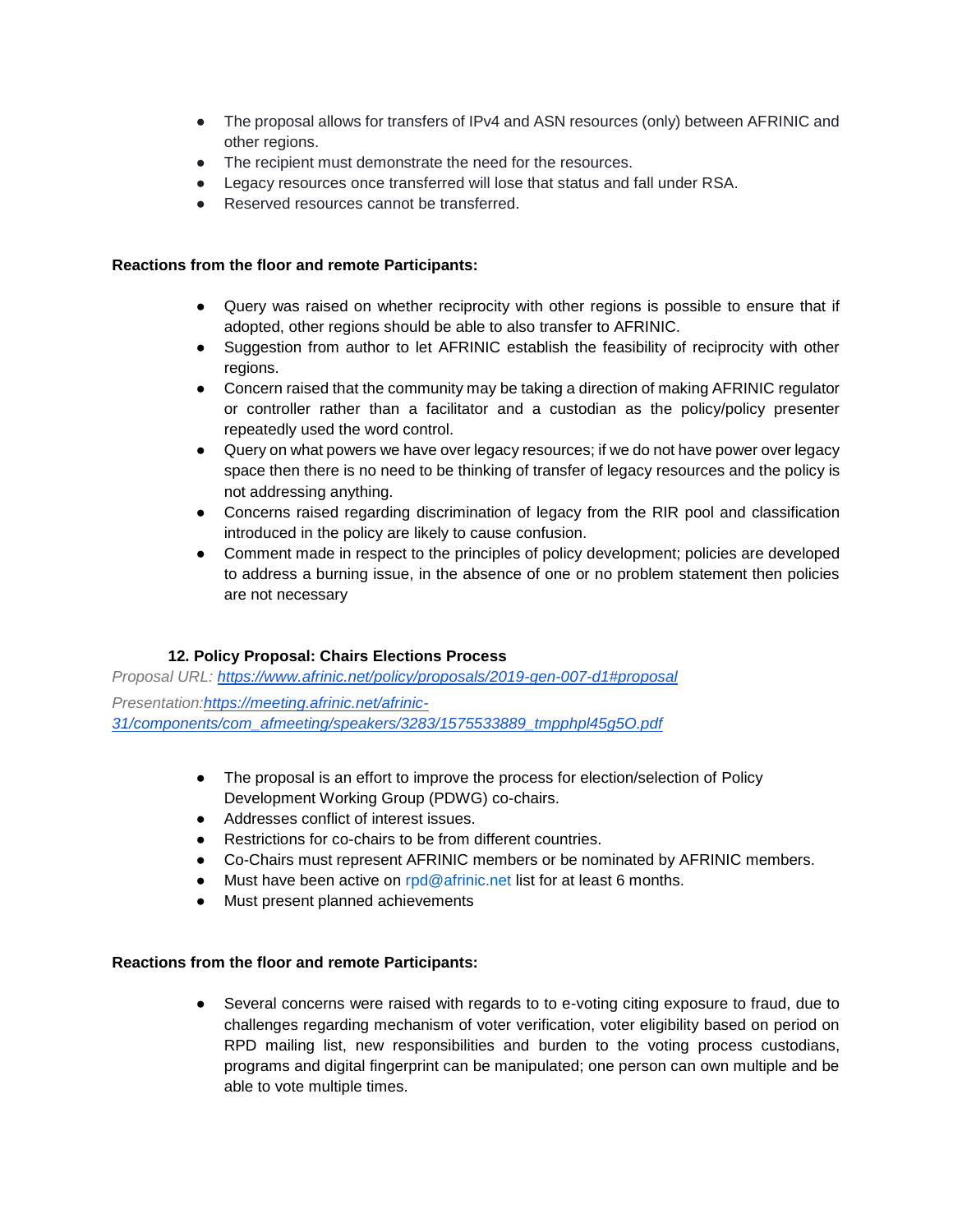- Several concerns on candidate eligibility by period on RPD regardless of whether they have been actively participating or not is a challenge and opens the process to being used in a wrong way.
- Removal of the face to face and manual voting makes things significantly different and must be reviewed if the policy is to be considered.
- Possibility of a candidate winning the chair seat before the PPM eradicates the impact of the presentations made by the candidates.
- Concerns raised against the possibility for longer serving co-chair to step down and contest again for the vacated seat.
- Concern was raised that the policy proposal does not support gender equality.
- Comment was raised in regards to Africa being less interested in importing things these days and would hence leverage on itself and if there is something good done here then its best to advance that; this was with regards PDP BIS proposal which tackles the issues in a holistic manner while this proposal will only patch one bit.
- Concerns raised on restriction that co-chairs shouldn't come from the same country, this will bring divisions and also restrict credible candidates, and candidates must be elected on merit.
- Suggestion in support of online voting for members and ballot voting for the attendees during the session.
- Query on the 7 day period for objection of results; what would happen if a strong objection comes after 7 days?
- Is there a limit to the number of nominees/candidates? What if two people from the same country are the only nominees?

# **Day 2 - Co-Chairs Decisions**

# **6. Policy Proposal: Resource Transfer Policy**

# **Co-Chairs Decision: No Consensus**

# **Back to list for further discussion and refinement**

The proposal did not reach consensus as some objections was raised such as the proposed No need basis

# **7. Policy Proposal: M&A Resource Transfers**

#### **Co-Chairs Decision: No Consensus**

#### **Back to list for further discussion and refinement**

This proposal has not reached a consensus because of concerns about the necessity of this proposal has not been addressed. There are voices that the current system works well and that this proposal is pointless without an Inter RIR transfer policy. These remain unaddressed.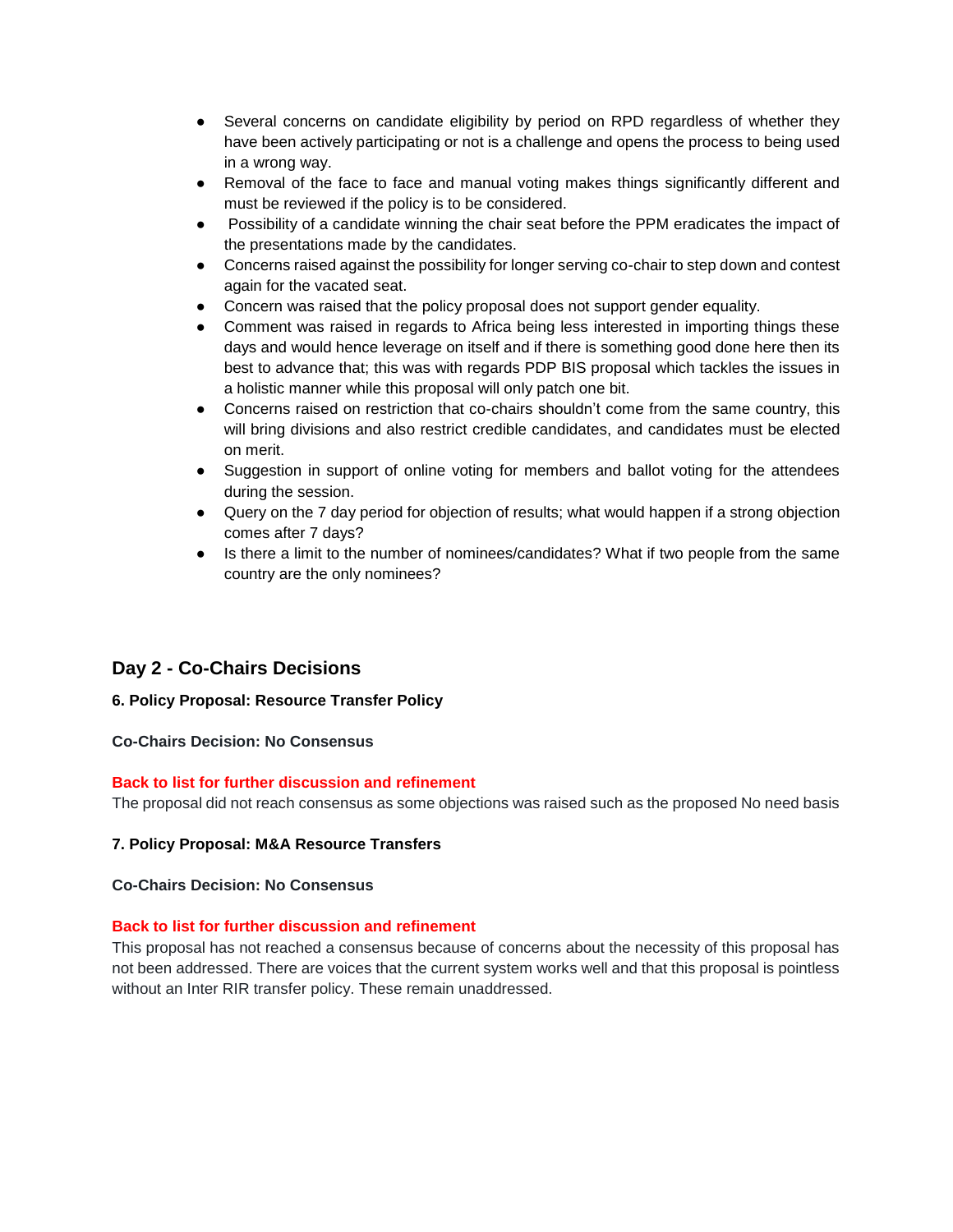#### **8. IPv4 Inter-RIR Resource Transfers (Comprehensive Scope)**

#### **Co-Chairs Decision: No Consensus**

#### **Back to list for further discussion and refinement**

This proposal has not reached consensus. The proposal puts in place a mechanism to transfer IPv4 and (some ASN) resources between AFRINIC and other RIRs, as well as between AFRINIC members/entities.

#### **9. Policy Proposal: Impact Analysis is Mandatory**

# **Co-Chairs Decision: No Consensus Back to list for further discussion and refinement**

This proposal has not reached a consensus because of concerns about the necessity and practicality of this proposal have not been addressed.

#### **10. Policy Proposal: Internet Number Resources review by AFRINIC draft8**

#### **Co-Chairs Decision: No Consensus**

This proposal has not reached consensus after many iterations spanning over 8 iterations spanning over 3 years (from May 2016).

# **The Co-chairs are considering dropping this policy entirely because it has been around for some time without achieving consensus. It is also noticed that the authors failed to attempt to address a lot of concerns.**

 **Co-chairs have** spent a lot of time on this proposal (over the last 1 month) reviewing comments and responses from previous meetings and believe that the authors did not address or attempt to address most of the major issues raised in the latest version. The CPM allows us to vary the process in the best interest of the community hence we shall work with the authors of this proposal in the coming months to see if there can be a way forward on this proposal. A decision shall be made based on this before the next policy meeting to avoid wasting the limited and precious time during the policy meeting. A proposal cannot continue to have an infinite loop hence the need to vary the process.

#### **11. Policy Proposal: AFRINIC Number Resources Transfer Policy**

# **Co-Chairs Decision: No Consensus Back to list for further discussion and refinement**

This proposal has not reached consensus. Concerns regarding the unclear wording about the assignment and the excessive amount of need for AFRINIC's approval have not been addressed.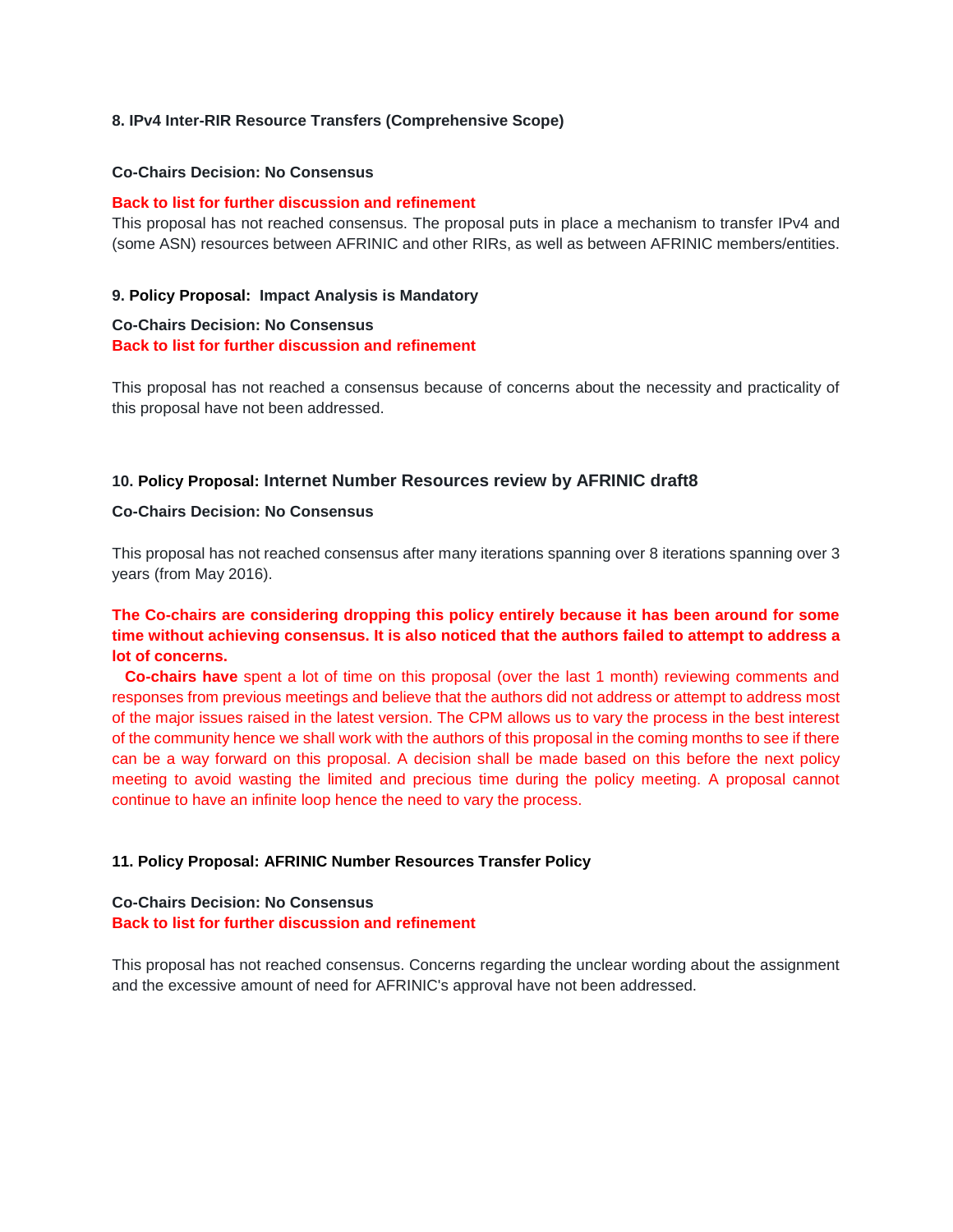#### **12. Policy Proposal: Chairs Elections Process**

#### **Co-Chairs Decision: No Consensus**

#### **Back to list for further discussion and refinement**

This proposal has not reached consensus. Concerns on e-voting and the criteria of chair candidate have not been addressed. The policy was not supported by anyone during the Public Policy meeting

#### **Open Microphone**

Co-Chair, Abdulkarim opened the session by stating that there are three issues that were promised to be discussed during the open microphone.

- First of all, the issue of the webinar.
	- Co-Chairs felt the need to bring in some innovations in the PDP, make it better because they actually noticed there were few people participating in the PDP process and want to try something new.
	- 2 webinars done before the PPM meeting and feel it's an impressive thing to do, based on the feedback got.
	- Few people expressed that it is not a good idea; however, nobody has stated that it should be stopped. Co-chairs sought input on ways to improve it and stop it where justifiable to do so.
- Another issue is on language on the mailing list
	- Co-chairs to discuss with staff to find out if features such as auto-translate could be implemented.
- Bring the community together
	- As Co-chairs, unity amongst the community is one priority area to be achieved.
- The community was reminded of the official language in Angola; Portuguese and expressed that there was no contribution made in Portuguese hence encouraged local community members present to take the opportunity and use the open microphone session for contributions.
- Commenting to the colleague who said before, to elect a co-chair, we need to elect for other countries. It is good.
- The PDP process needs to be improved. It is a deep need for us, appeal to all to work on it. Without a clear PDP, one that we can all adapt and work with, we will not be able to build our future. We all need to work on it. We should say what is good, what is not, and how to change it.
- Point of order to the Co-chairs; negative feedback doesn't mean it is harming, negative feedback actually helps improve the proposal and fix what was not seen by author.
- Appeal to all members not to be emotional when giving comments on proposals, must look into the pros and cons, you could have interest groups from anywhere in the world, not only Africa but, as someone who has come to proofread and review the proposal, you have to dissect the proposal and give your own contribution rather than based on sentiment on author
- Vote of appreciation on the way the chairs handled the session, at some point it looked as though they were being pushed, but they were calm and controlled things when attacks arose. Encouragement to the chairs to continue with that and make the meetings a friendly, progressive place.